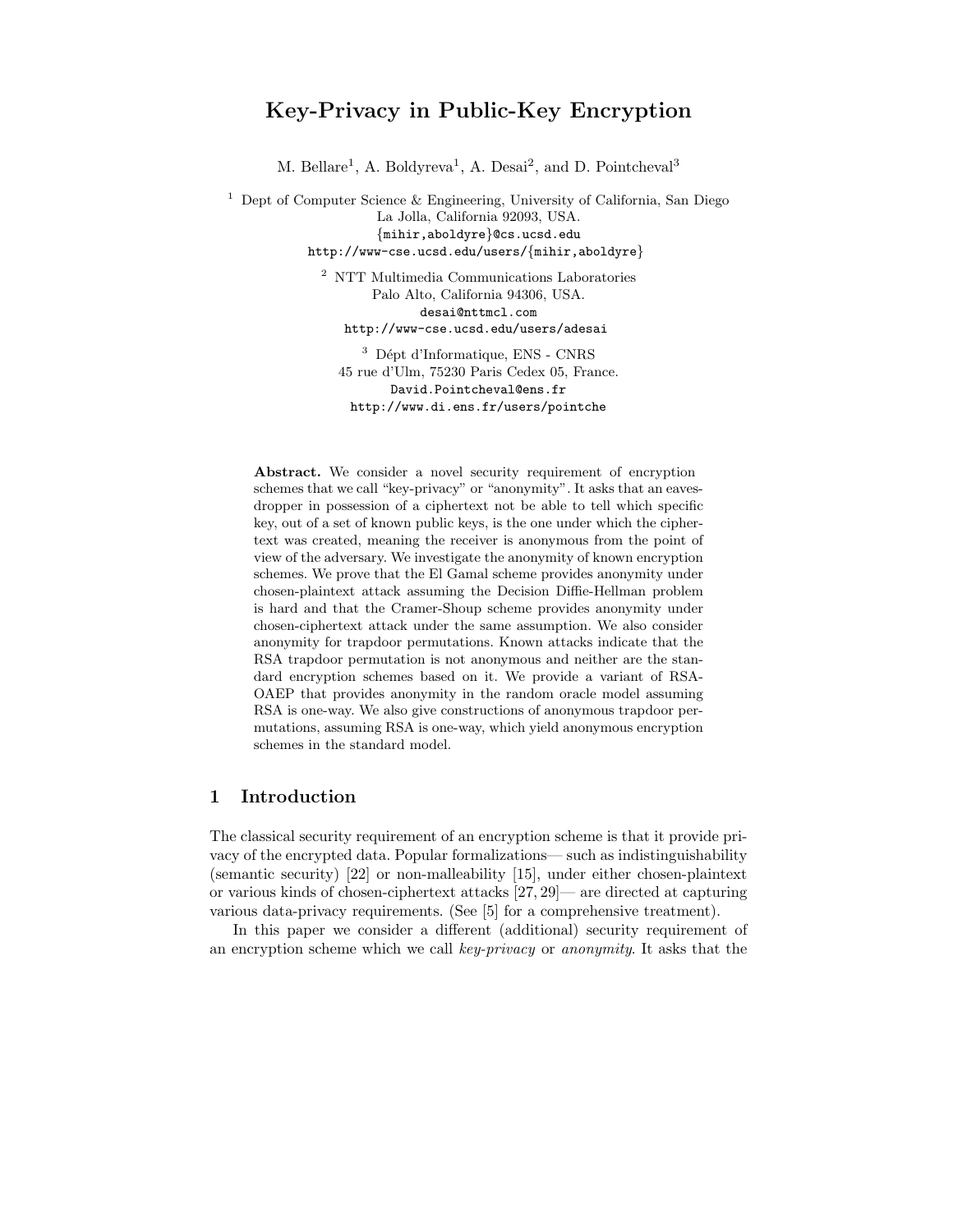encryption provide (in addition to privacy of the data being encrypted) privacy of the key under which the encryption was performed.

This might sound odd, especially in the public-key setting which is our main focus: here the key under which encryption is performed is the public key of the receiver and being public there might not seem to be anything to keep private about it. The privacy refers to the information conveyed to the adversary regarding which specific key, out of a set of known public keys, is the one under which a given ciphertext was created. We call this anonymity because it means that the receiver is anonymous from the point of view of the adversary.

Anonymity of encryption has surfaced in various different places in the past, and found several applications, as we detail later. However, it lacks a comprehensive treatment. Our goal is to provide definitions, and then systematically study popular asymmetric encryption schemes with regard to their meeting these definitions. Below we discuss our contributions and then discuss related work.

#### 1.1 Definitions

We suggest a notion we call "indistinguishability of keys" to formalize the property of key-privacy. In the formalization, the adversary knows two public keys  $pk_0, pk_1$ , corresponding to two different entities, and gets a ciphertext  $C$  formed by encrypting some data under one of these keys. Possession of C should not give the adversary an advantage in determining under which of the two keys C was created. This can be considered under either chosen-plaintext attack or chosen-ciphertext attack, yielding two notions of security, IK-CPA and IK-CCA.

We also introduce the notion of an anonymous trapdoor permutation, which will serve as tool in some of the designs.

#### 1.2 The search for anonymous asymmetric encryption schemes

In a heterogenous public-key environment, encryption will probably fail to be anonymous for trivial reasons. For example, different users might be using different cryptosytems, or, if the same cryptosystem, have keys of different lengths. (If one possible recipient has a RSA public key with a 1024 bit modulus and the other a RSA public key with a 512 bit modulus, the length of the RSA ciphertext will immediately enable an eavesdropper to know for which recipient the ciphertext is intended.) We can however hope for anonymity in a context where all users use the same security parameter or global parameters. We will look at specific systems with this restriction in mind.

Ideally, we would like to be able to prove that popular, existing and practical encryption schemes have the anonymity property (rather than having to design new schemes.) This would be convenient because then existing encryption-using protocols or software would not have to be altered in order for them to have the anonymity guarantees conferred by those of the encryption scheme. Accordingly, we begin by examining existing schemes. We will consider discrete log based schemes such as El Gamal and Cramer-Shoup, and also RSA-based schemes such as RSA-OAEP.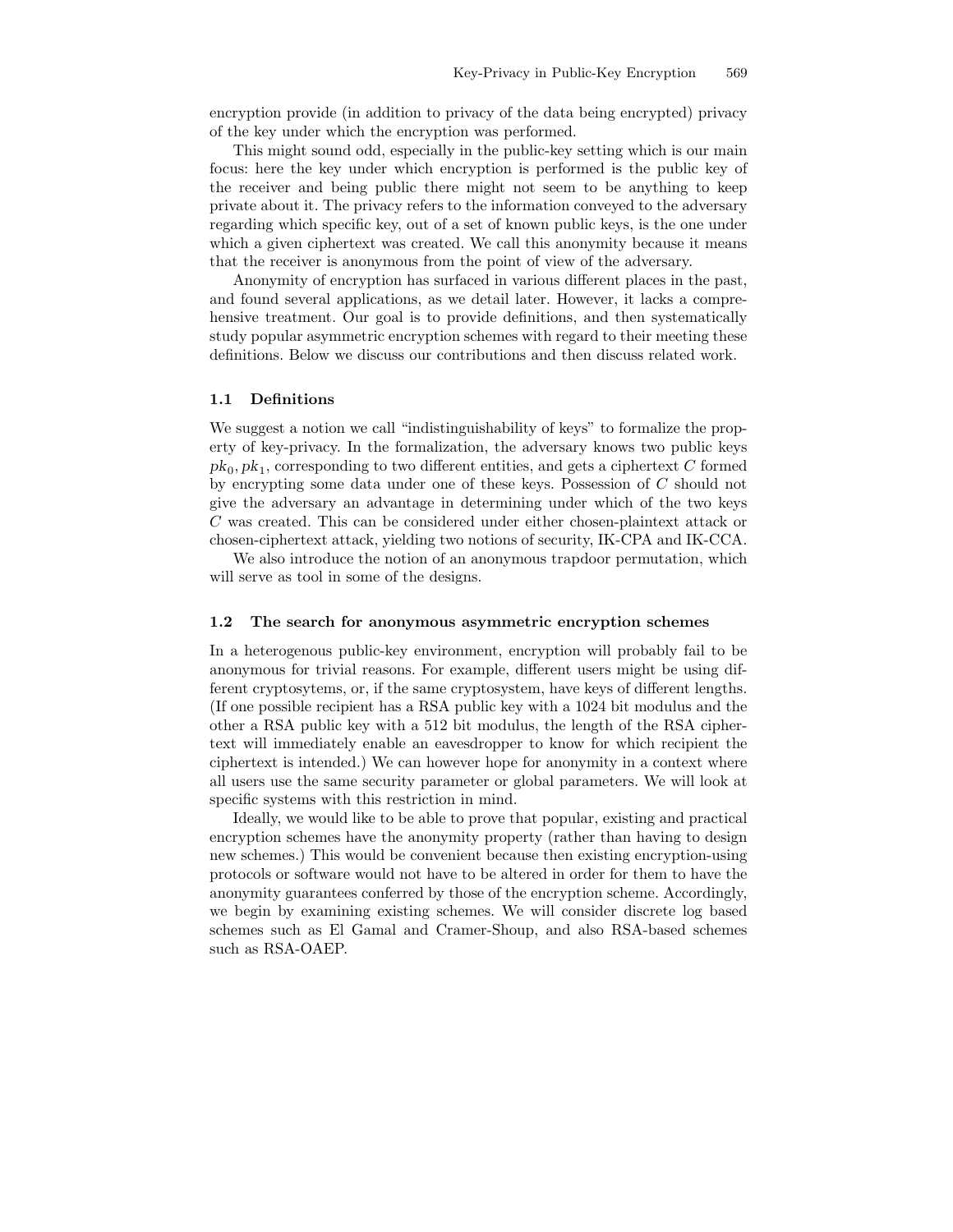It is easy to see that an encryption scheme could meet even the strongest notion of data-privacy— namely indistinguishability under chosen-ciphertext attack— yet not provide key-privacy. (The ciphertext could contain the public key.) Accordingly, existing results about data-privacy of asymmetric encryption schemes are not directly applicable. Existing schemes must be re-analyzed with regard to key-privacy.

In approaching this problem, we had no a priori way to predict whether or not a given asymmetric scheme would have the key-privacy property, and, if it did, whether the proof would be a simple modification of the known data privacy proof, or require new techniques. It is only by doing the work that one can tell what is involved.

We found that the above-mentioned discrete log based schemes did have the key-privacy property, and, moreover, that it was possible to prove this, under the same assumptions as used to prove data-privacy, by following the outline of the proofs of data-privacy with appropriate modifications. This perhaps unexpected strength of the discrete log based world (meaning not only the presence of the added security property in the popular schemes, but the fact that the existing techniques are strong enough to lead to a proof) seems important to highlight. In contrast, folklore attacks already rule out key-privacy for standard RSA-based schemes. Accordingly, we provide variants that have the property. Let us now look at these results in more detail.

### 1.3 Discrete log based schemes

The El Gamal cryptosystem over a group of prime order provably provides data-privacy under chosen-plaintext attack assuming the DDH (Decision Diffie-Hellman) problem is hard in the group [25, 12, 33, 3]. Let us now consider a system of users all of which work over the same group. (To be concrete, let  $q$  be a prime such that  $2q+1$  is also prime, let  $G_q$  be the order q subgroup of quadratic residues of  $Z_{2q+1}^*$  and let  $g \in G_q$  be a generator of  $G_q$ . Then  $q, g$  are system wide parameters based on which all users choose keys.) In this setting we prove that the El Gamal scheme meets the notion of IK-CPA under the same assumption used to establish data-privacy, namely the hardness of the DDH problem in the group. Thus the El Gamal scheme provably provides anonymity. Our proof exploits self-reducibility properties of the DDH problem together with ideas from the proof of data-privacy.

The Cramer-Shoup scheme [12] is proven to provide data-privacy under chosen-ciphertext attack, under the assumption that the DDH problem is hard in the group underlying the scheme. Let us again consider a system of users, all of which work over the same group, and for concreteness let it be the group  $G_q$  that we considered above. In this setting we prove that the Cramer-Shoup scheme meets the notion of IK-CCA assuming the DDH problem is hard in  $G_q$ . Our proof exploits ideas in [12, 3].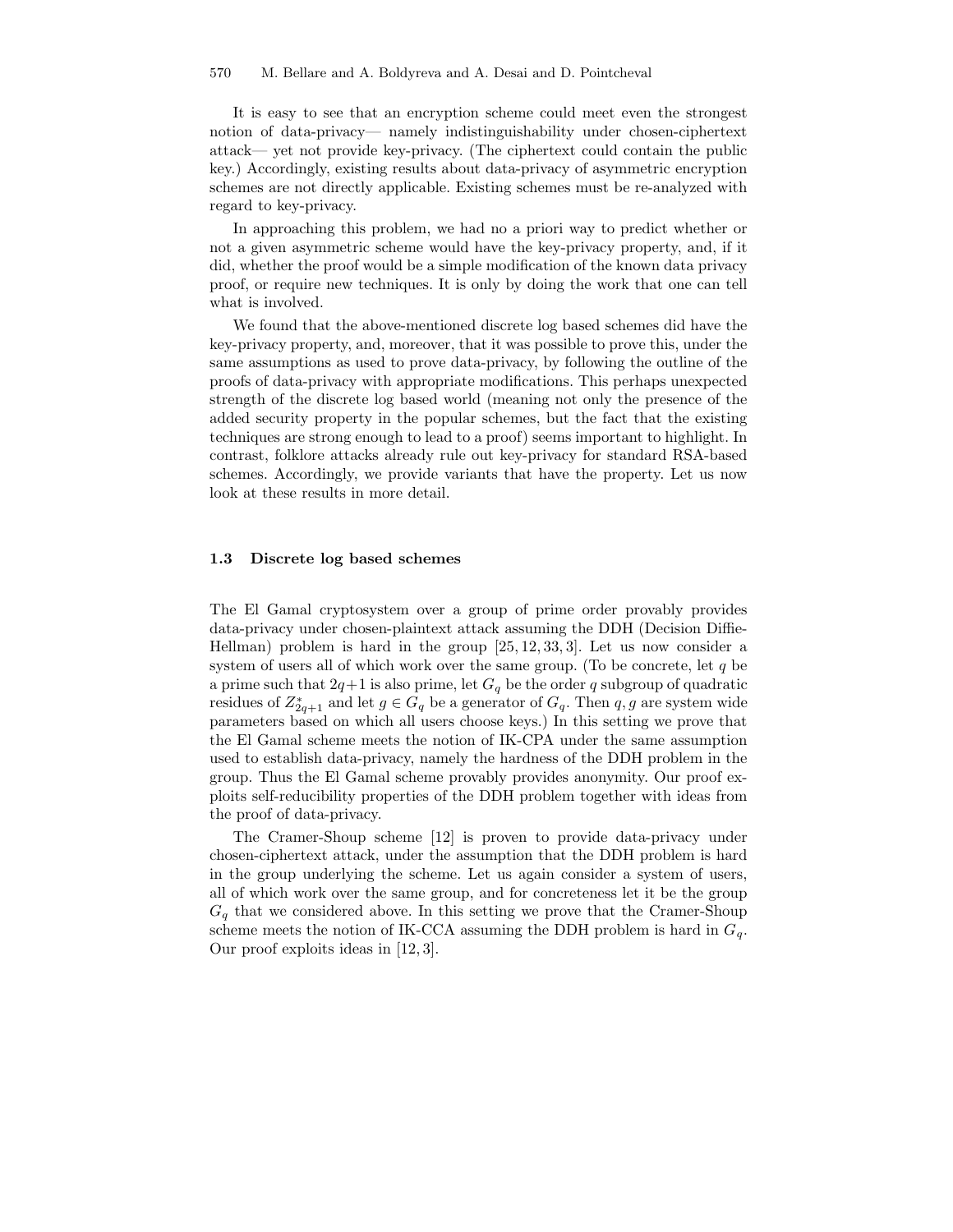### 1.4 RSA-based schemes

A simple observation that seems to be folkore is that standard RSA encryption does not provide anonymity, even when all modulii in the system have the same length. In all popular schemes, the ciphertext is (or contains) an element  $y =$  $x^e$  mod N where x is a random member of  $Z_N^*$ . Suppose an adversary knows that the ciphertext is created under one of two keys  $N_0$ ,  $e_0$  or  $N_1$ ,  $e_1$ , and suppose  $N_0 \leq N_1$ . If  $y \geq N_0$  then the adversary bets it was created under  $N_1, e_1$ , else it bets it was created under  $N_0, e_0$ . It is not hard to see that this attack has non-negligible advantage.

One approach to anonymizing RSA, suggested by Desmedt [14], is to add random multiples of the modulus  $N$  to the ciphertext. This seems to overcome the above attack, at least when the data encrypted is random, but results in a doubling of the length of the ciphertext. We look at a few other approaches.

We consider an RSA-based encryption scheme popular in current practice, namely RSA-OAEP [8]. (It is the PKCS v2.0 standard [28], proved secure against chosen-ciphertext attack in the random oracle model [18].) We suggest a variant which we can prove is anonymous. Recall that OAEP is a randomized (invertible) transform that on input a message  $M$  picks a random string  $r$  and, using some public hash functions, produces a point  $x = \mathsf{OAEP}(r, M) \in Z_N^*$  where  $N, e$  is the public key of the receiver. The ciphertext is then  $y = x^e \mod N$ . Our variant simply repeats the ciphertext computation, each time using new coins, until the ciphertext y satisfies  $1 \leq y \leq 2^{k-2}$ , where k is the length of N. We prove that this scheme meets the notion of IK-CCA in the random oracle model assuming RSA is a one-way function. (Data-privacy under chosen-ciphertext attack must be re-proved, but this can be done, under the same assumption, following [18].) The expected number of exponentiations for encryption being two, encryption in our variant is about twice as expensive as for RSA-OAEP itself, but this may be tolerable when the encryption exponent is small. The cost of decryption is the same as for RSA-OAEP itself, namely one exponentiation with the decryption exponent. As compared to Desmedt's scheme, the size of the ciphertext increases by only one bit rather than doubling. Our proof exploits the framework and techniques of [18, 8].

### 1.5 Trapdoor permutation based schemes

We then ask a more theoretical, or foundational, question, namely whether there exists an encryption scheme that can be proven to provide key-privacy based only on the assumption that RSA is one-way, meaning without making use of the random oracle model. To answer this we return to the classical techniques based on hardcore bits. We define a notion of anonymity for trapdoor permutations. We note that the above attack implies that RSA is not an anonymous trapdoor permutation, but we then design some trapdoor permutations which are anonymous and one-way as long as RSA is one-way. Appealing to known results about hardcore bits then yields an encryption scheme whose anonymity is proven based solely on the one-wayness of RSA. The computational costs of this approach, however, prohibit its being useful in practice.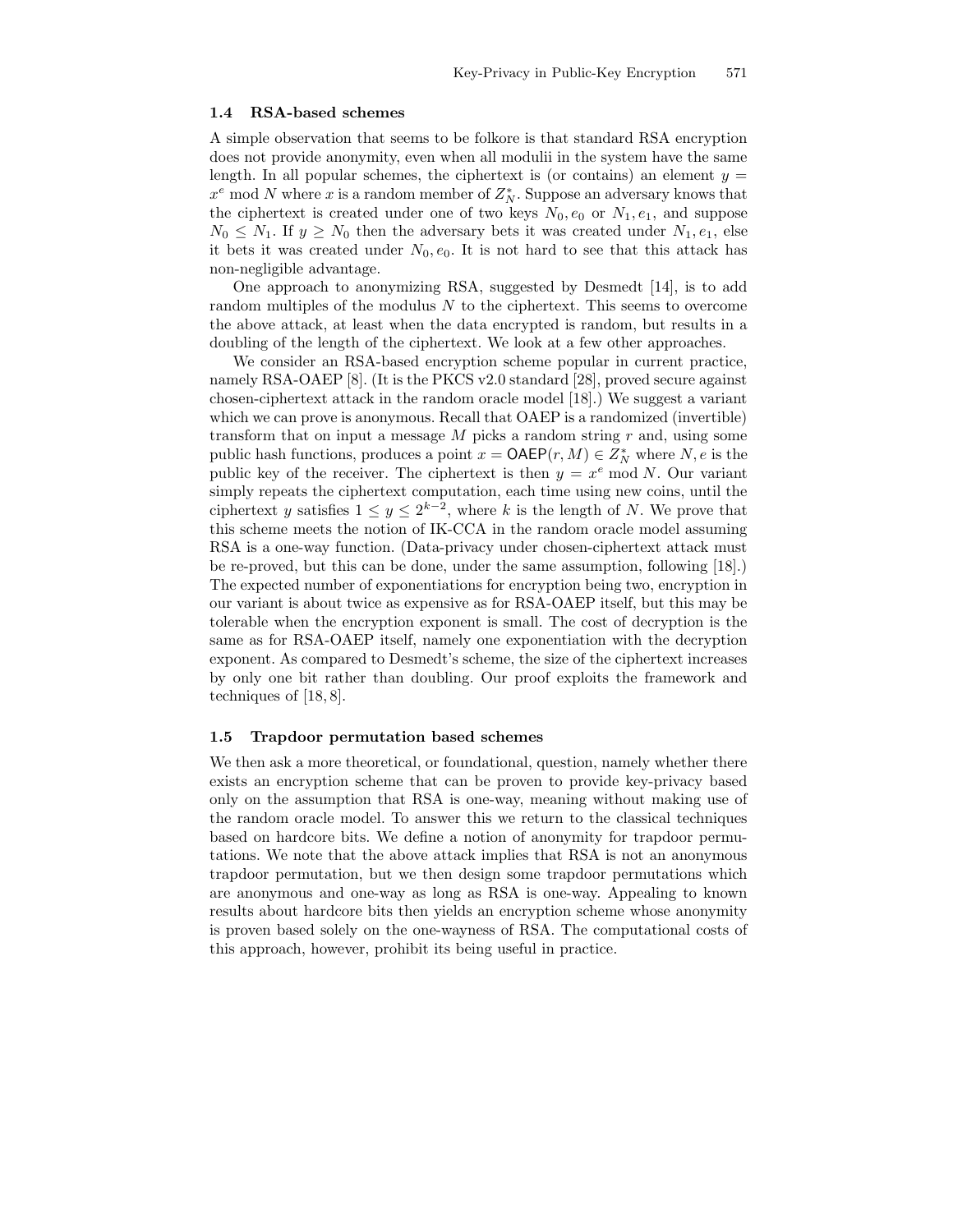#### 1.6 Applications and Related work

In recent years, anonymous encryption has arisen in the context of mobile communications. Consider a mobile user A, communicating over a wireless network with some entity B. The latter is sending A ciphertexts encrypted under  $A$ 's public key. A common case is that  $B$  is a base station. A wants to keep her identity private from an eavesdropping adversary. In this case A will be a member of some set of users whose identities and public keys are possibly known to the adversary. The adversary will also be able to see the ciphertexts sent by B to A. If the scheme is anonymous, however, the adversary will be unable to determine A's identity. A particular case of this is anonymous authenticated key exchange, where the communication between roaming user  $A$  and base station  $B$  is for the purpose of authentication and distribution of a session key based on the parties public keys, but the identity of A should remain unknown to an eavesdropper. Anonymity is targeted in authenticated key exchange protocols such as SKEME [23]. The author notes that a requirement for SKEME to provide anonymous authenticated key exchange is that the public-key encryption scheme used to encrypt under A's public key must have the key-privacy property.

In independent and concurrent work, Camenisch and Lysyanskaya [10] consider anonymous credential systems. Such a sytem enables users to control the dissemination of information about themselves. It is required that it be infeasible to correlate transactions carried out by the same user. The solution to this given in [10] makes use of a verifiable circular encryption scheme that needs to have the key-privacy property. They provide a notion similar to ours, but in the context of verifiable encryption. They observe that their variant of the El Gamal scheme is anonymous under chosen-plaintext attack.

Sako [30] considers the problem of achieving bid secrecy and verifiability in auction protocols. Their approach is to express each bid as an encryption of a known message, with the key to encrypt it corresponding to the value of the bid. Thus, what needs to be hidden is not the message that is encrypted, but the key used to encrypt it. The bid itself can be identified by finding the corresponding decrypting key that successfully decrypts to the given message. Unlike the previous examples, where the key-privacy property was needed to protect identities, this application shows how that property can be exploited to satisfy a secrecy requirement. Sako also considered a notion similar to ours and gave a variant of the El Gamal scheme that was expected to be secure in that sense.

Formal notions of key-privacy have appeared in the context of symmetric encryption [1, 13, 17]. Abadi and Rogaway [1] show that popular modes of operation of block ciphers, such as CBC, provide key-privacy if the block cipher is a pseudorandom permutation.

The notion given by Desai [13], like ours, is concerned with the privacy of keys. However, the goal, model and setting in which it is considered differs from ours— the goal there is to capture a security property for block cipher based encryption schemes that implies that exhaustive key-search on them is slowed down proportional to the size of the ciphertext. There is, however, a similarity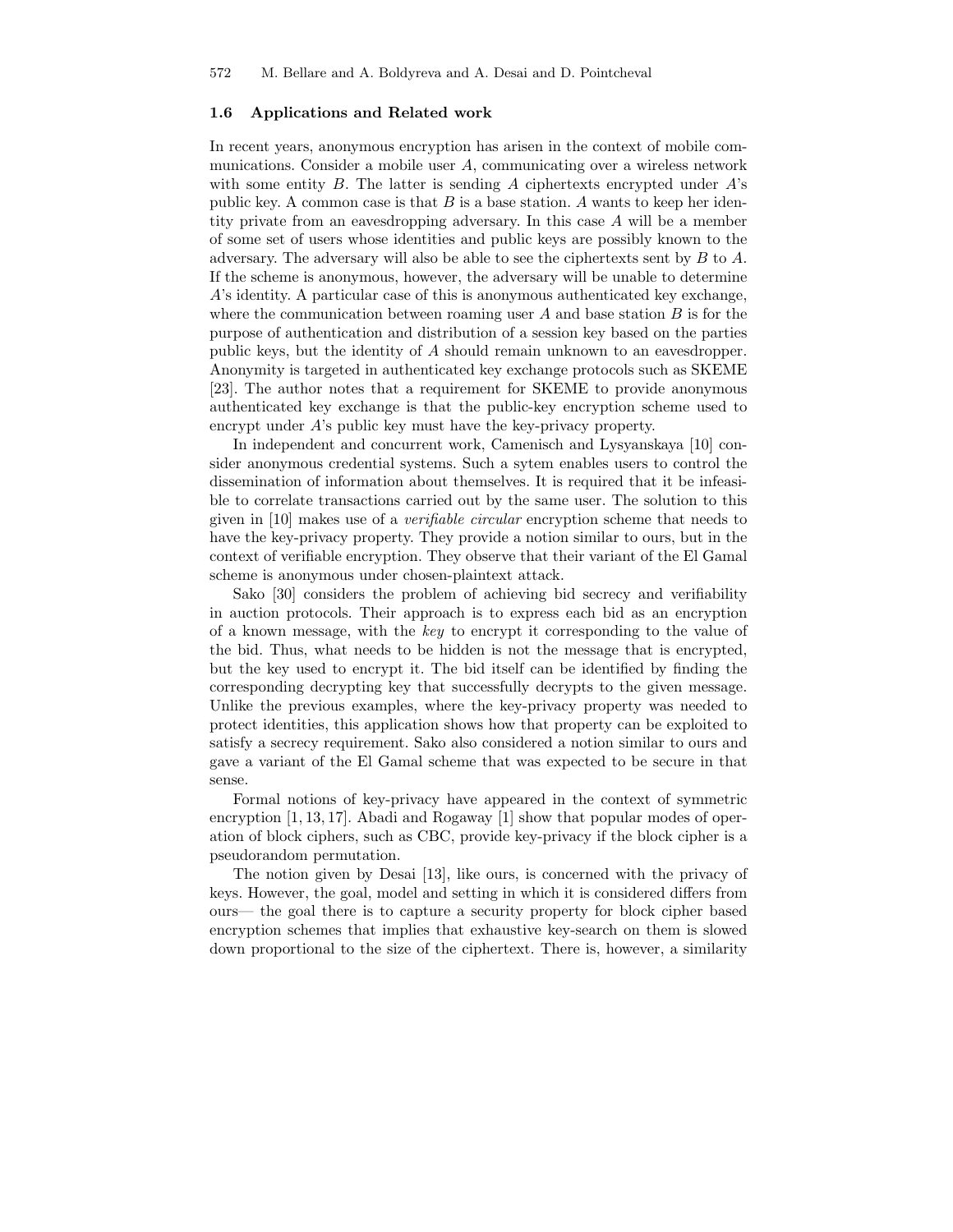between our definitions (suitably adapted to the symmetric setting) and those of Abadi and Rogaway [1] and Fischlin [17]. Although the exact formalizations differ, it is not hard to see that there is an equivalence between the three for chosen-plaintext attack.

Chosen-ciphertext attacks do not seem to have been considered before in the context of key-privacy. In fact, Fischlin [17] observes that giving decryption oracles to the adversary in their setting makes its task trivial. However, in our formalization chosen-ciphertext attacks can be modeled by giving decryption oracles and then putting an appropriate restriction on their use. The restriction is the most natural and is anyway in effect for modeling semantic security against chosen-ciphertext attack. This allows us to make a distinction between those encryption schemes that are anonymous under chosen-ciphertext attack, such as Cramer-Shoup, and those that are not, such as El Gamal— just as there are schemes that are semantically secure under chosen-plaintext attack but not under chosen-ciphertext attack.

# 2 Notions of Key-Privacy

The notions of security typically considered for encryption schemes are "indistinguishability of encryptions under chosen-plaintext attack" [22] and "indistinguishability of encryptions under adaptive chosen-ciphertext attack" [29]. The former is usually denoted IND-CPA, but is denoted IE-CCA in this paper to emphasize that it is about encryptions, not keys. Similarly, the latter notion is usually denoted IND-CCA (or IND-CCA2), but is denoted IE-CCA in this paper. It is well-known that these capture strong data-privacy properties. However, they do not guarantee that some partial information about the underlying key is not leaked. Indeed, in a public-key encryption scheme, the entire public-key could be made an explicit part of the ciphertext and yet the scheme could meet the above-mentioned data-privacy notions. We want to make a distinction between such schemes and those that do not leak information about the underlying key. As noted earlier, schemes of the latter kind are necessary if the anonymity of receivers is a concern.

We are interested in formalizing the inability of an adversary, given a challenge ciphertext, to learn any information about the underlying plaintext or key. It is not hard to see that the goals of data-privacy and key-privacy are orthogonal. We recognize that existing encryption schemes are likely to have already been investigated with respect to their data-privacy security properties. Hence it is useful, from a practical point of view, to isolate the key-privacy requirements from the data-privacy ones. We do this in the form of two notions: "indistinguishability of keys under chosen-plaintext attack" (IK-CPA) and "indistinguishability of keys under adaptive chosen-ciphertext attack" (IK-CCA). We begin with a syntax for public-key encryption schemes, divorcing syntax from formal notions of security.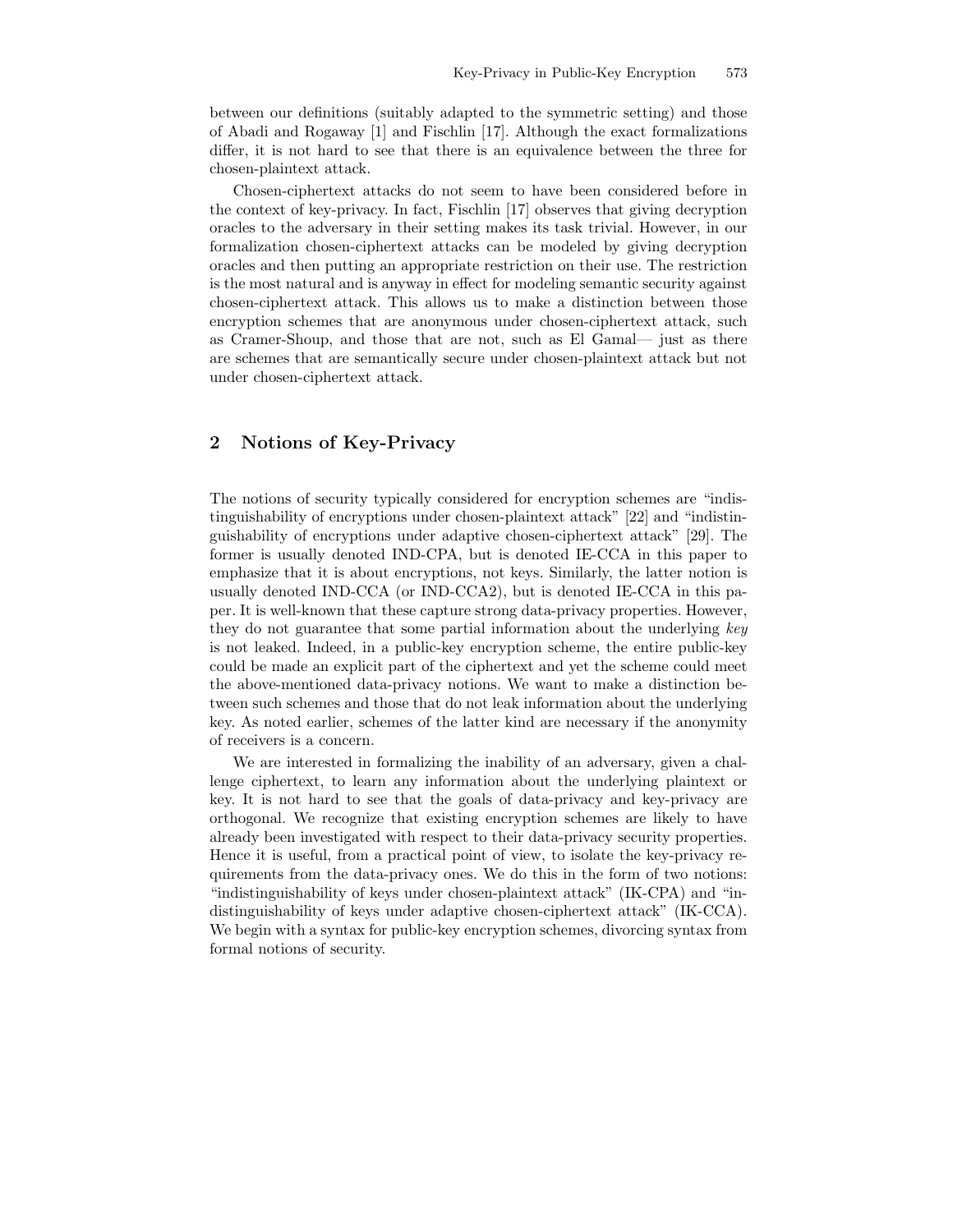#### 2.1 Syntax

The syntax of an encryption scheme specifies what algorithms make it up. We augment the usual formalization in order to better model practice, where users may share some fixed "global" information.

A public-key encryption scheme  $\mathcal{P}\mathcal{E} = (\mathcal{G}, \mathcal{K}, \mathcal{E}, \mathcal{D})$  consists of four algorithms. The *common-key generation* algorithm  $G$  takes as input some security parameter k and returns some common key I. (Here I may be just a security parameter  $k$ , or include some additional information. For example in a Diffie-Hellman based scheme, I might include, in addition to  $k$ , a global prime number and generator of a group which all parties use to create their keys.) The key generation algorithm  $K$  is a randomized algorithm that takes as input the common key  $I$  and returns a pair (pk,sk) of keys, the public key and a matching secret key, respectively; we write  $(pk, sk) \stackrel{R}{\leftarrow} \mathcal{K}(I)$ . The *encryption* algorithm  $\mathcal{E}$  is a randomized algorithm that takes the public key pk and a *plaintext x* to return a *ciphertext y*; we write  $y \leftarrow \mathcal{E}_{pk}(x)$ . The *decryption* algorithm  $\mathcal{D}$  is a deterministic algorithm that takes the secret key sk and a ciphertext  $y$  to return the corresponding plaintext  $x$  or a special symbol  $\perp$  to indicate that the ciphertext was invalid; we write  $x \leftarrow \mathcal{D}_{sk}(y)$ when y is valid and  $\perp \leftarrow \mathcal{D}_{sk}(y)$  otherwise. Associated to each public key pk is a *message space* MsgSp( $pk$ ) from which x is allowed to be drawn. We require that  $\mathcal{D}_{sk}(\mathcal{E}_{pk}(x)) = x$  for all  $x \in \text{MsgSp}(pk)$ .

### 2.2 Indistinguishability of Keys

We give notions of key-privacy under chosen-plaintext and chosen-ciphertext attacks. We think of an adversary running in two stages. In the find stage it takes two public keys  $pk_0$  and  $pk_1$  (corresponding to secret keys  $sk_0$  and  $sk_1$ , respectively) and outputs a message  $x$  together with some state information  $s$ . In the guess stage it gets a challenge ciphertext  $y$  formed by encrypting at random the messages under one of the two keys, and must say which key was chosen. In the case of a chosen-ciphertext attack the adversary gets oracles for  $\mathcal{D}_{sk_0}(\cdot)$  and  $\mathcal{D}_{sk_1}(\cdot)$  and is allowed to invoke them on any point with the restriction (on both oracles) of not querying  $y$  during the guess stage.

**Definition 1. [IK-CPA, IK-CCA]** Let  $\mathcal{PE} = (\mathcal{G}, \mathcal{K}, \mathcal{E}, \mathcal{D})$  be an encryption scheme. Let  $b \in \{0,1\}$  and  $k \in \mathbb{N}$ . Let  $A_{\text{cpa}}$ ,  $A_{\text{cca}}$  be adversaries that run in two stages and where  $A_{\text{cca}}$  has access to the oracles  $\mathcal{D}_{\text{sk}_0}(\cdot)$  and  $\mathcal{D}_{\text{sk}_1}(\cdot)$ . Now, we consider the following experiments:

| <i>Experiment</i> $\mathbf{Exp}_{\mathcal{PE},A_{\text{cpa}}}^{\text{ik-cpa-}b}(k)$                          | <i>Experiment</i> $\mathbf{Exp}_{\mathcal{PE},A_{con}}^{\text{ik-cca-}b}(k)$                                                     |
|--------------------------------------------------------------------------------------------------------------|----------------------------------------------------------------------------------------------------------------------------------|
| $I \stackrel{R}{\leftarrow} \mathcal{G}(k)$                                                                  | $I \stackrel{R}{\leftarrow} \mathcal{G}(k)$                                                                                      |
| $(pk_0, sk_0) \stackrel{R}{\leftarrow} \mathcal{K}(I); (pk_1, sk_1) \stackrel{R}{\leftarrow} \mathcal{K}(I)$ | $(pk_0, sk_0) \stackrel{R}{\leftarrow} \mathcal{K}(I); (pk_1, sk_1) \stackrel{R}{\leftarrow} \mathcal{K}(I)$                     |
| $(x, s) \leftarrow A_{\rm cpa}(\text{find}, pk_0, pk_1)$                                                     | $(x, s) \leftarrow A_{\text{cca}}^{\mathcal{D}_{\text{sk}_0}(\cdot), \mathcal{D}_{\text{sk}_1}(\cdot)}(\text{find}, pk_0, pk_1)$ |
| $y \leftarrow \mathcal{E}_{pk_b}(x)$                                                                         | $y \leftarrow \mathcal{E}_{pk_h}(x)$                                                                                             |
| $d \leftarrow A_{\rm cpa}(\text{guess}, y, s)$                                                               | $d \leftarrow A_{\text{cca}}^{\mathcal{D}_{\text{sk}_0}(\cdot), \mathcal{D}_{\text{sk}_1}(\cdot)}(\text{guess}, y, s)$           |
| Return d                                                                                                     | Return d                                                                                                                         |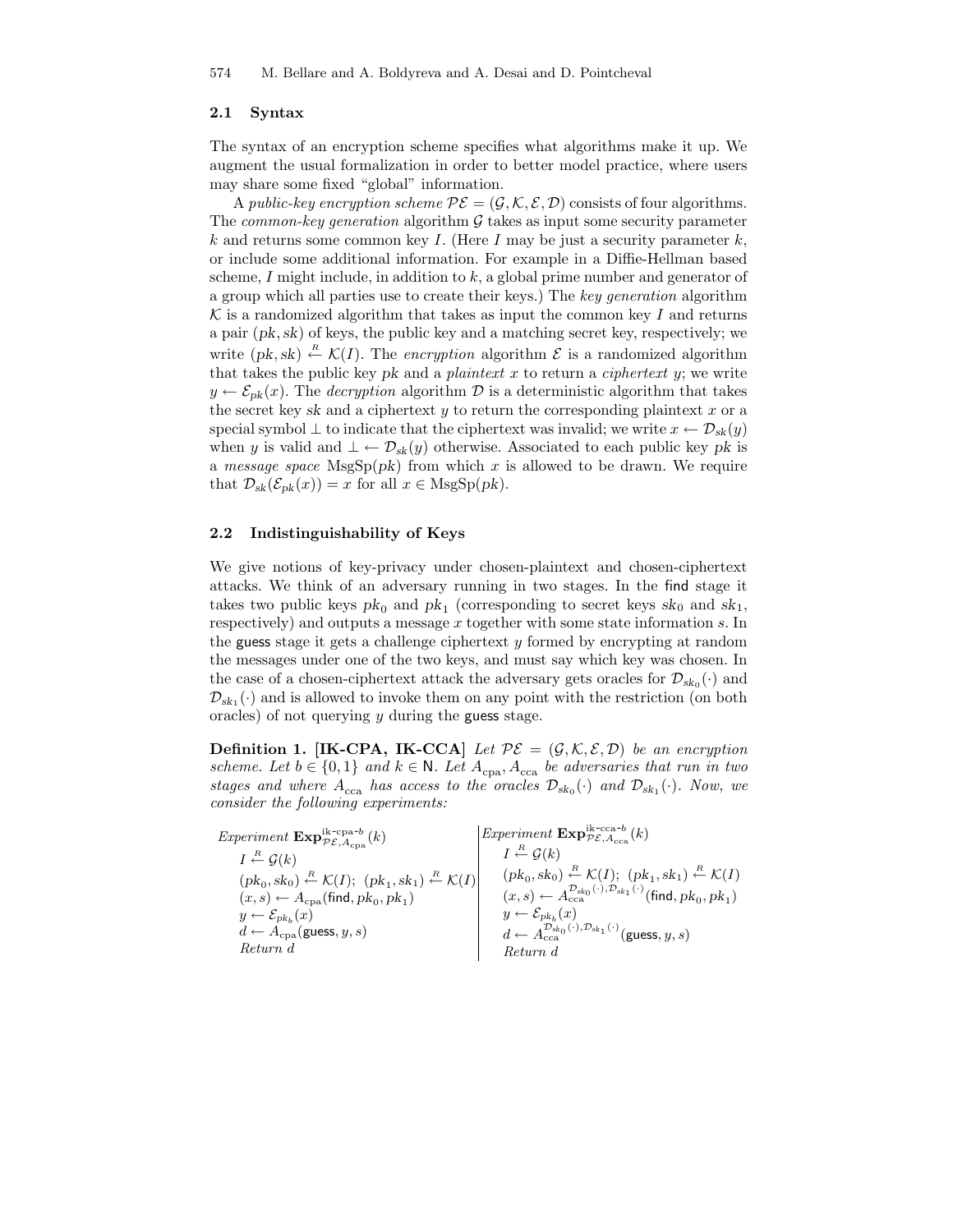Above it is mandated that  $A_{\text{cca}}$  never queries  $\mathcal{D}_{\text{sk}_0}(\cdot)$  or  $\mathcal{D}_{\text{sk}_1}(\cdot)$  on the challenge ciphertext y. For atk  $\in \{cpa, cca\}$  we define the advantages of the adversaries via

$$
\mathbf{Adv}_{\mathcal{PE},A_{\text{atk}}}^{\text{ik-atk}}(k) = \Pr[\mathbf{Exp}_{\mathcal{PE},A_{\text{atk}}}^{\text{ik-atk-1}}(k) = 1] - \Pr[\mathbf{Exp}_{\mathcal{PE},A_{\text{atk}}}^{\text{ik-atk-0}}(k) = 1] \; .
$$

The scheme  $\mathcal{PE}$  is said to be IK-CPA secure (respectively IK-CCA secure) if the function  $\mathbf{Adv}_{\mathcal{PE},A}^{\text{ik-cpa}}(\cdot)$  (resp.  $\mathbf{Adv}_{\mathcal{PE},A}^{\text{ik-cca}}(\cdot)$ ) is negligible for any adversary  $\tilde{A}$ whose time complexity is polynomial in  $k$ .

The "time-complexity" is the worst case execution time of the experiment plus the size of the code of the adversary, in some fixed RAM model of computation. (Note that the execution time refers to the entire experiment, not just the adversary. In particular, it includes the time for key generation, challenge generation, and computation of responses to oracle queries if any.) The same convention is used for all other definitions in this paper and will not be explicitly mentioned again.

#### 2.3 Anonymous one-way functions

A family of functions  $F = (K, S, E)$  is specified by three algorithms. The randomized key-generation algorithm K takes input the security parameter  $k \in \mathbb{N}$ and returns a pair  $(pk, sk)$  where pk is a public key, and sk is an associated secret key. (In cases where the family is not trapdoor, the secret key is simply the empty string.) The randomized sampling algorithm S takes input pk and returns a random point in a set that we call the domain of pk and denote  $\text{Dom}_F (pk)$ . We usually omit explicit mention of the sampling algorithm and just write  $x \stackrel{R}{\leftarrow} \text{Dom}_F(pk)$ . The deterministic *evaluation* algorithm E takes input pk and a point  $x \in \text{Dom}_F (pk)$  and returns an output we denote by  $E_{pk}(x)$ . We let  $\text{Rng}_F(pk) = \{E_{pk}(x) : x \in \text{Dom}_F(pk)\}\$ denote the range of the function  $E_{pk}(\cdot)$ . We say that  $F$  is a family of *trapdoor* functions if there exists a deterministic *inversion* algorithm I that takes input sk and a point  $y \in \text{Rng}_F (pk)$  and returns a point  $x \in \text{Dom}_F(pk)$  such that  $E_{pk}(x) = y$ . We say that F is a family of permutations if  $\text{Dom}_F (pk) = \text{Rng}_F (pk)$  and  $E_{pk}$  is a permutation on this set.

**Definition 2.** Let  $F = (K, S, E)$  be a family of functions. Let  $b \in \{0, 1\}$  and  $k \in \mathbb{N}$  be a security parameter. Let  $0 < \theta \leq 1$  be a constant. Let A, B be adversaries. Now, we consider the following experiments:

| <i>Experiment</i> $\text{Exp}_{F,B}^{\theta\text{-pow-fnc}}(k)$                                              | Experiment $\textbf{Exp}_{F.A}^{\text{ik-fnc-}b}(k)$ |
|--------------------------------------------------------------------------------------------------------------|------------------------------------------------------|
| $(pk, sk) \stackrel{R}{\leftarrow} K(k)$                                                                     | $(pk_0, sk_0) \stackrel{R}{\leftarrow} K(k)$         |
| $x_1  x_2 \stackrel{R}{\leftarrow} \text{Dom}_F(pk)$ where $ x_1  = \lceil \theta \cdot  (x_1  x_2)  \rceil$ | $(pk_1, sk_1) \stackrel{R}{\leftarrow} K(k)$         |
| $y \leftarrow E_{pk}(x_1  x_2)$                                                                              | $x \stackrel{R}{\leftarrow} \text{Dom}_F(pk_h)$      |
| $x'_1 \leftarrow B(pk, y)$ where $ x'_1  =  x_1 $                                                            | $y \leftarrow E_{pk_b}(x)$                           |
| For any $x'_2$ if $E_{pk}(x'_1  x'_2) = y$ then return 1                                                     | $d \leftarrow A(pk_0, pk_1, y)$                      |
| Else return 0                                                                                                | Return d                                             |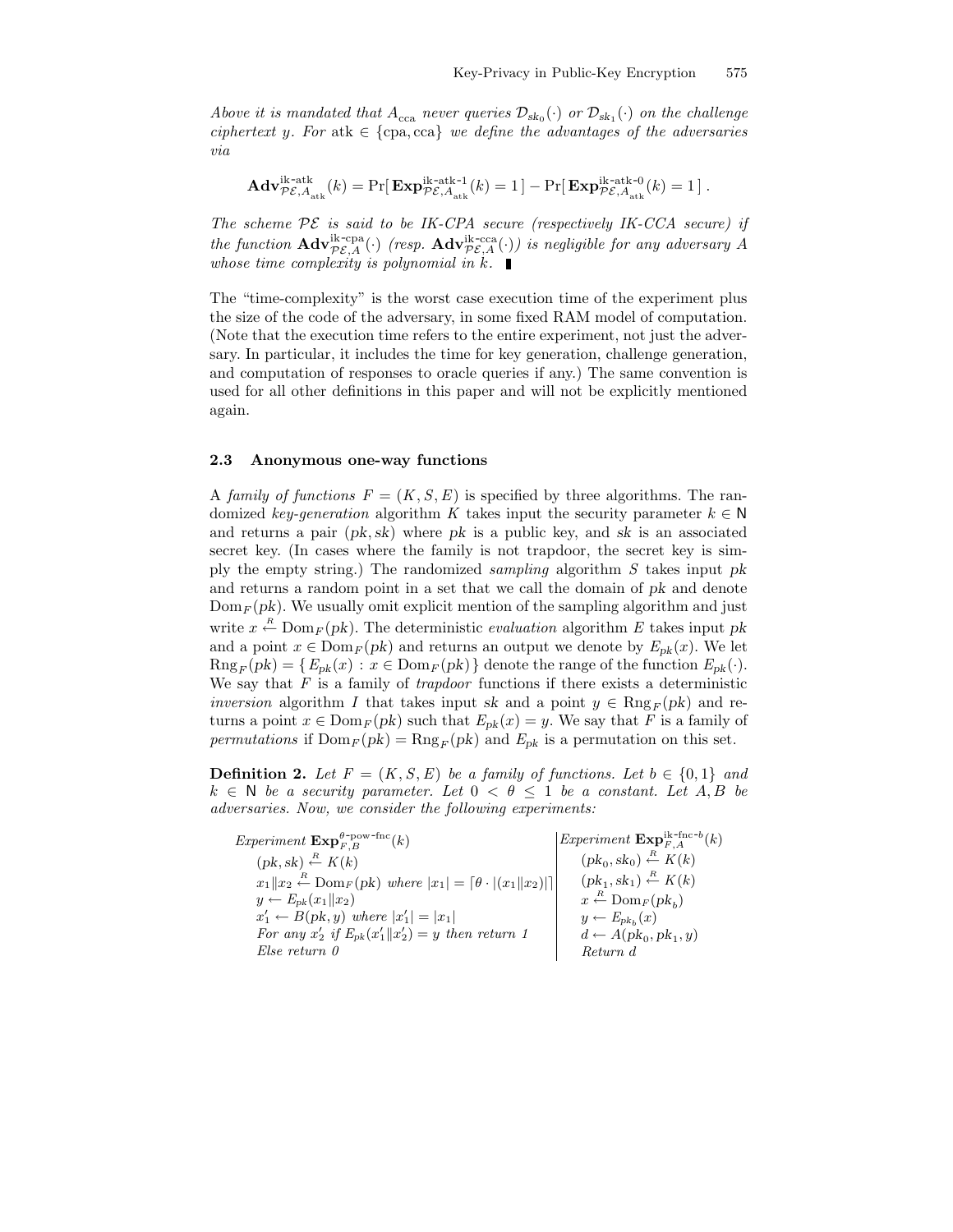We define the advantages of the adversaries via

$$
\mathbf{Adv}_{F,B}^{\theta\text{-pow-fnc}}(k) = \Pr[\mathbf{Exp}_{F,B}^{\theta\text{-pow-fnc}}(k) = 1] \mathbf{Adv}_{F,A}^{\text{ik-fnc}}(k) = \Pr[\mathbf{Exp}_{F,A}^{\text{ik-fnc-1}}(k) = 1] - \Pr[\mathbf{Exp}_{F,A}^{\text{ik-fnc-0}}(k) = 1].
$$

The family F is said to be  $\theta$ -partial one-way if the function  $\mathbf{Adv}_{F,B}^{\theta\text{-pow-fnc}}(\cdot)$  is negligible for any adversary B whose time complexity is polynomial in k. The family F is said to be anonymous if the function  $\mathbf{Adv}_{F,A}^{\text{ik-fnc}}(\cdot)$  is negligible for any adversary  $A$  whose time complexity is polynomial in  $\vec{k}$ . The family  $F$  is said to be perfectly anonymous if  $\mathbf{Adv}_{F,A}^{\text{ik-fnc}}(k) = 0$  for every k and every adversary  $A.$   $\blacksquare$ 

Note that when  $\theta = 1$  the notion of  $\theta$ -partial one-wayness coincides with the standard notion of one-wayness. As the above indicates, we expect that informationtheoretic anonymity is possible for one-way functions, even though not for encryption schemes.

### 3 Anonymity of DDH-based schemes

The DDH-based schemes we consider work over a group of prime order. This could be a subgroup of order q of  $Z_p^*$  where  $p, q$  are primes such that q divides  $p-1$ . It could also be an elliptic curve group of prime order. For concreteness our description is for the first case. Specifically if q is a prime such that  $2q + 1$ is also prime we let  $G_q$  be the subgroup of quadratic residues of  $Z_p^*$ . It has order q. A prime-order-group generator is a probabilistic algorithm that on input the security parameter k returns a pair  $(q, g)$  satisfying the following conditions: q is a prime with  $2^{k-1} < q < 2^k$ ;  $2q+1$  is a prime; and g is a generator of  $G_q$ . (There are numerous possible specific prime-order-group generators.) We will relate the anonymity of the El Gamal and Cramer-Shoup schemes to the hardness of the DDH problem for appropriate prime-order-group generators. Accordingly we next summarize definitions for the latter.

**Definition 3. [DDH]** Let  $G$  be a prime-order-group generator. Let  $D$  be an adversary that on input q, g and three elements  $X, Y, T \in G_q$  returns a bit. We consider the following experiments

|                                                       | Experiment $\text{Exp}_{G,D}^{\text{ddh}\text{-}\text{real}}(k)$ Experiment $\text{Exp}_{G,D}^{\text{ddh}\text{-}\text{rand}}(k)$ |
|-------------------------------------------------------|-----------------------------------------------------------------------------------------------------------------------------------|
| $(q, q) \stackrel{R}{\leftarrow} \mathcal{G}(k)$      | $(q, q) \stackrel{R}{\leftarrow} \mathcal{G}(k)$                                                                                  |
| $x \stackrel{R}{\leftarrow} Z_q$ ; $X \leftarrow g^x$ | $x \stackrel{R}{\leftarrow} Z_a$ ; $X \leftarrow g^x$                                                                             |
| $y \stackrel{R}{\leftarrow} Z_q$ ; $Y \leftarrow q^y$ | $y \stackrel{R}{\leftarrow} Z_g$ ; $Y \leftarrow g^y$                                                                             |
| $T \leftarrow a^{xy}$                                 | $T \stackrel{R}{\leftarrow} G_a$                                                                                                  |
| $d \leftarrow D(q, q, X, Y, T)$                       | $d \leftarrow D(q, g, X, Y, T)$                                                                                                   |
| Return d                                              | Return d                                                                                                                          |

The advantage of D in solving the Decisional Diffie-Hellman (DDH) problem for  $\mathcal G$  is the function of the security parameter defined by

$$
\mathbf{Adv}_{\mathcal{G}, D}^{\mathrm{ddh}}(k) \;=\; \Pr[\,\mathbf{Exp}_{\mathcal{G}, D}^{\mathrm{ddh}\text{-}\mathrm{real}}(k) = 1\,] - \Pr[\,\mathbf{Exp}_{\mathcal{G}, D}^{\mathrm{ddh}\text{-}\mathrm{rand}}(k) = 1\,]\;.
$$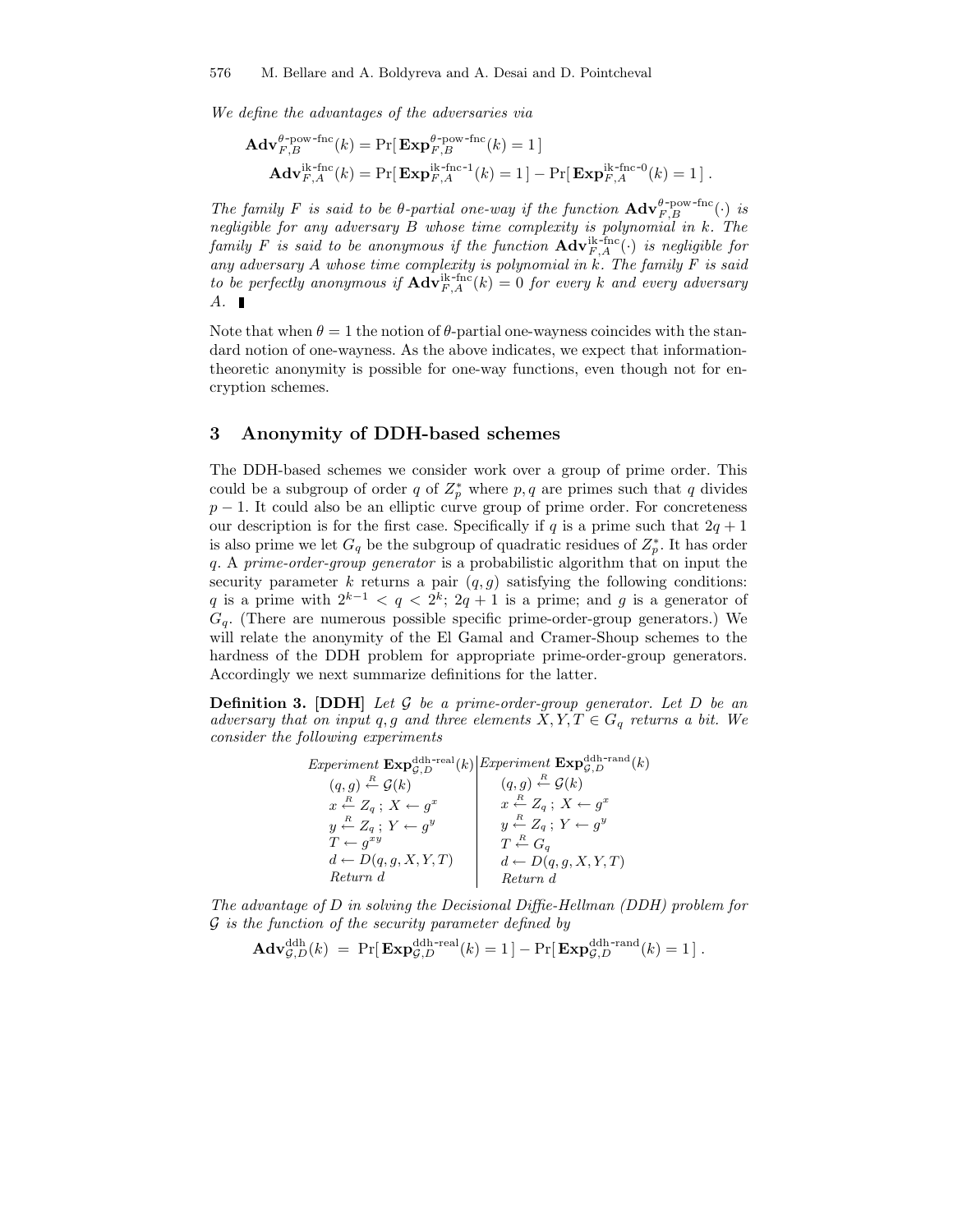We say that the DDH problem is hard for G if the function  $\mathbf{Adv}_{\mathcal{G},D}^{\text{ddh}}(\cdot)$  is negligible for every algorithm D whose time-complexity is polynomial in  $\hat{k}$ .

#### 3.1 El Gamal

The El Gamal scheme in a group of prime order is known to meet the notion of indistinguishability under chosen-plaintext attack under the assumption that the decision Diffie-Hellman (DDH) problem is hard. (This is noted in [25, 12] and fully treated in [33]). We want to look at the anonymity of the El Gamal encryption scheme under chosen-plaintext attack.

Let  $G$  be a prime-order-group generator. This is the common key generation algorithm of the associated scheme  $\mathcal{EG} = (\mathcal{G}, \mathcal{K}, \mathcal{E}, \mathcal{D})$ , the rest of whose algorithms are as follows:

> Algorithm  $\mathcal{K}(q, g)$  Algorithm  $\mathcal{E}_{pk}(M)$  Algorithm  $\mathcal{D}_{sk}(Y, W)$  $x \stackrel{R}{\leftarrow} Z_q$  $X \leftarrow g^x$  $pk \leftarrow (q, g, X)$  $sk \leftarrow (q, g, x)$ Return (pk, sk)  $y \stackrel{R}{\leftarrow} Z_q$  $Y \leftarrow g^y$  $T \leftarrow X^y$  $W \leftarrow TM$ Return  $(Y, W)$  $T \leftarrow Y^x$  $M \leftarrow WT^{-1}$ Return M

The message space associated to a public key  $(q, g, X)$  is the group  $G_q$  itself, with the understanding that all messages from  $G_q$  are properly encoded as strings of some common length whenever appropriate. Note that a generator  $g$  is the output of the common key generation algorithm, which means we fix  $g$  for all keys. We do it only for a simplicity reason and will show that all our results hold also for a case when each key uses a random generator g.

We now analyze the anonymity of the El Gamal scheme under chosen-plaintext attack.

**Theorem 1.** Let  $G$  be a prime-order-group generator. If the DDH problem is hard for  $G$  then the associated El Gamal scheme  $EG$  is IK-CPA secure. Concretely, for any adversary A there exists a distinguisher D such that for any k

$$
\mathbf{Adv}_{\mathcal{EG},A}^{\mathrm{ik-cpa}}(k) \ \leq \ 2\mathbf{Adv}_{\mathcal{G},D}^{\mathrm{ddh}}(k) + \frac{1}{2^{k-2}}
$$

and the running time of D is that of A plus  $O(k^3)$ .

The proof of the above is in the full version of this paper [2].

#### 3.2 Cramer-Shoup

The El Gamal scheme provides data privacy and anonymity against chosenplaintext attack. We now consider the Cramer-Shoup scheme [12] in order to obtain the same security properties under chosen-ciphertext attack. We will use collision-resistant hash functions so we begin by recalling what we need.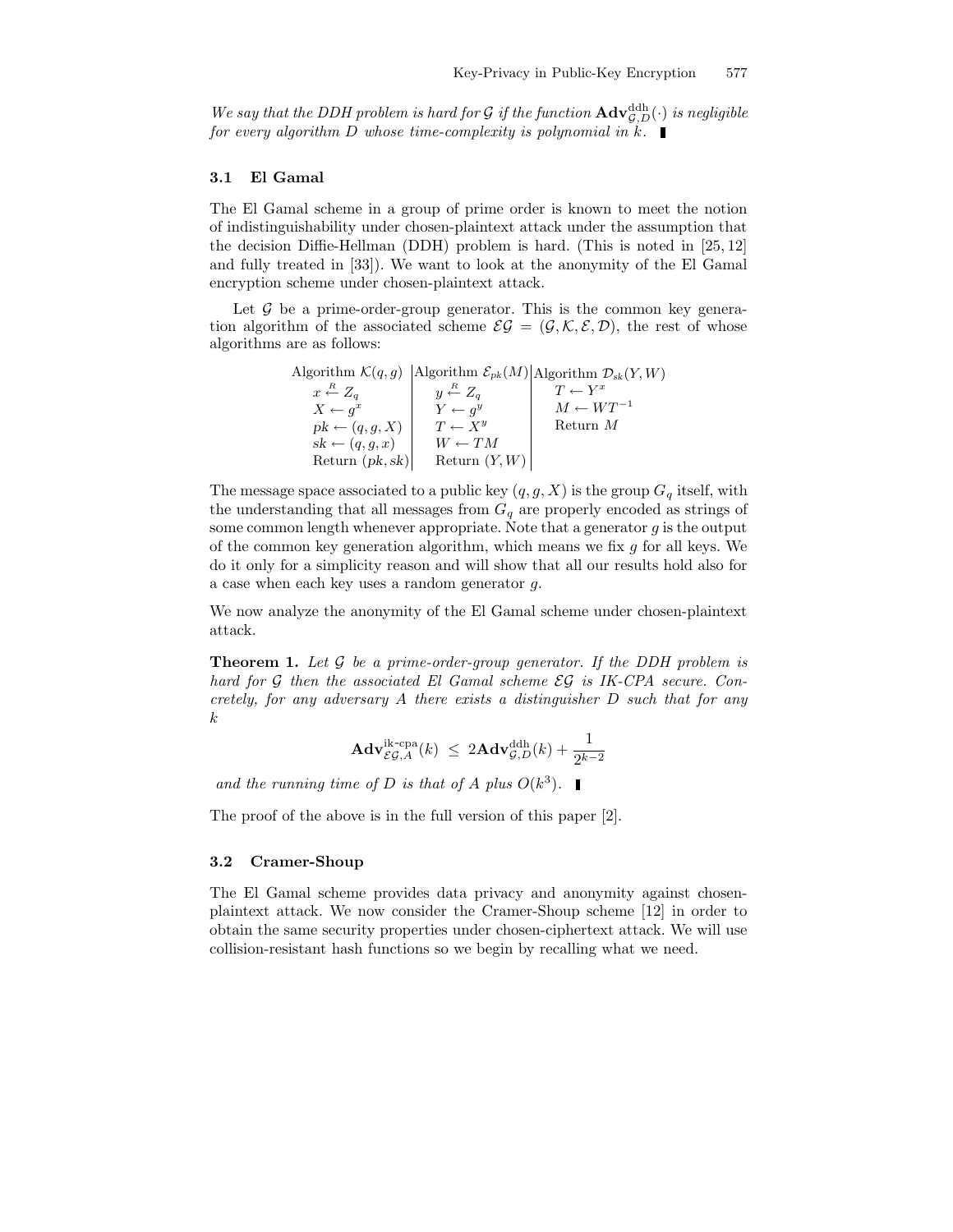A family of hash functions  $\mathcal{H} = (\mathcal{GH}, \mathcal{EH})$  is defined by a probabilistic generator algorithm  $\mathcal{GH}$  —which takes as input the security parameter k and returns a key  $K$ — and a deterministic evaluation algorithm  $\mathcal{E}H$  —which takes as input the key K and a string  $M \in \{0,1\}^*$  and returns a string  $\mathcal{EH}_K(M) \in \{0,1\}^{k-1}$ .

**Definition 4.** Let  $\mathcal{H} = (\mathcal{GH}, \mathcal{EH})$  be a family of hash functions and let C be an adversary that on input a key K returns two strings. Now, we consider the following experiment:

Experiment  $\mathbf{Exp}_{\mathcal{H},C}^{\text{cr}}(k)$  $K \stackrel{R}{\leftarrow} \mathcal{GH}(k)$ ;  $(x_0, x_1) \leftarrow C(K)$ 

If  $(x_0 \neq x_1)$  and  $\mathcal{EH}_K(x_0) = \mathcal{EH}_K(x_1)$  then return 1 else return 0

We define the advantage of adversary  $C$  via

 $\mathbf{Adv}_{\mathcal{H},C}^{\mathrm{cr}}(k) = \Pr[\mathbf{Exp}_{\mathcal{H},C}^{\mathrm{cr}}(k) = 1]$ .

We say that the family of hash functions H is collision-resistant if  $\mathbf{Adv}^{\text{cr}}_{\mathcal{H},C}(\cdot)$ is negligible for every algorithm C whose time-complexity is polynomial in  $k$ .

Let  $\overline{\mathcal{G}}$  be a prime-order-group generator. The common key generation algorithm of the associated Cramer-Shoup scheme  $CS = (\mathcal{G}, \mathcal{K}, \mathcal{E}, \mathcal{D})$  is:

Algorithm  $\mathcal{G}(k)$ :  $(q, g_1) \stackrel{R}{\leftarrow} \overline{\mathcal{G}}$ ;  $g_2 \stackrel{R}{\leftarrow} G_q$ ;  $K \stackrel{R}{\leftarrow} \mathcal{GH}(k)$ ; Return  $(q, g_1, g_2, K)$ .

The rest of algorithms are specified as follows:

Algorithm 
$$
K(q, g_1, g_2, K)
$$
  
\n
$$
\begin{array}{c}\ng_1 \leftarrow g \\
x_1, x_2, y_1, y_2, z \xrightarrow{R} Z_q \\
c \leftarrow g_1^{x_1} g_2^{x_2}; d \leftarrow g_1^{y_1} g_2^{y_2} \\
pk \leftarrow (g_1, g_2, c, d, h, K)\n\end{array}\right)\n\begin{array}{c}\n\text{Algorithm } \mathcal{E}_{pk}(M) \\
\text{Algorithm } \mathcal{E}_{pk}(M) \\
r \xleftarrow{R} Z_q \\
u_1 \leftarrow g_1^r; u_2 \leftarrow g_2^r \\
u_1 \leftarrow g_1^r; u_2 \leftarrow g_2^r\n\end{array}\n\begin{array}{c}\n\alpha \leftarrow \mathcal{E} \mathcal{H}_K(u_1, u_2, e) \\
\text{If } u_1^{x_1 + y_1 \alpha} u_2^{x_2 + y_2 \alpha} = v \\
\text{If } u_1^{x_1 + y_1 \alpha} u_2^{x_2 + y_2 \alpha} = v \\
\text{then } M \leftarrow e/u_1^z \\
\alpha \leftarrow \mathcal{E} \mathcal{H}_K(u_1, u_2, e)\n\end{array}\n\right)\n\begin{array}{c}\n\text{Algorithm } \mathcal{D}_{sk}(u_1, u_2, e, v) \\
\alpha \leftarrow \mathcal{E} \mathcal{H}_K(u_1, u_2, e) \\
\text{then } M \leftarrow e/u_1^z \\
\text{then } M \leftarrow e/u_1^z\n\end{array}\n\right)\n\begin{array}{c}\n\text{H} \text{u}_1^{x_1 + y_1 \alpha} u_2^{x_2 + y_2 \alpha} = v \\
\text{then } M \leftarrow e/u_1^z \\
\text{else } M \leftarrow \perp\n\end{array}
$$

The message space is the group  $G_q$ . Note that the range of the hash function  $\mathcal{E}\mathcal{H}_K$  is  $\{0,1\}^{k-1}$  which we identify with  $\{0,\ldots,2^{k-1}\}\.$  Since  $q>2^{k-1}$  this is a subset of  $Z_q$ . Again for simplicity we assume that  $g_1, g_2$  are fixed for all keys but we will show that our results hold even if  $g_1, g_2$  are chosen at random for all keys.

We now analyze the anonymity of  $\mathcal{CS}$  under chosen-ciphertext attack.

**Theorem 2.** Let  $\overline{\mathcal{G}}$  be a prime-order-group generator and let  $\mathcal{CS}$  be the associated Cramer-Shoup scheme. If the DDH problem is hard for  $\overline{G}$  then CS is anonymous in the sense of IK-CCA. Concretely, for any adversary A attacking the anonymity of CS under a chosen-ciphertext attack and making in total  $q_{\text{dec}}(\cdot)$  decryption oracle queries, there exists a distinguisher D for DDH and an adversary C attacking the collision-resistance of  $H$  such that

$$
\mathbf{Adv}_{\mathcal{CS},A}^{\mathrm{ik}\text{-}\mathrm{cca}}(k) \ \leq \ 2\mathbf{Adv}_{\overline{\mathcal{G}},D}^{\mathrm{ddh}}(k) + 2\mathbf{Adv}_{\mathcal{H},C}^{\mathrm{cr}}(k) + \frac{q_{\mathrm{dec}}(k) + 2}{2^{k-3}}.
$$

and the running time of D and C is that of A plus  $O(k^3)$ .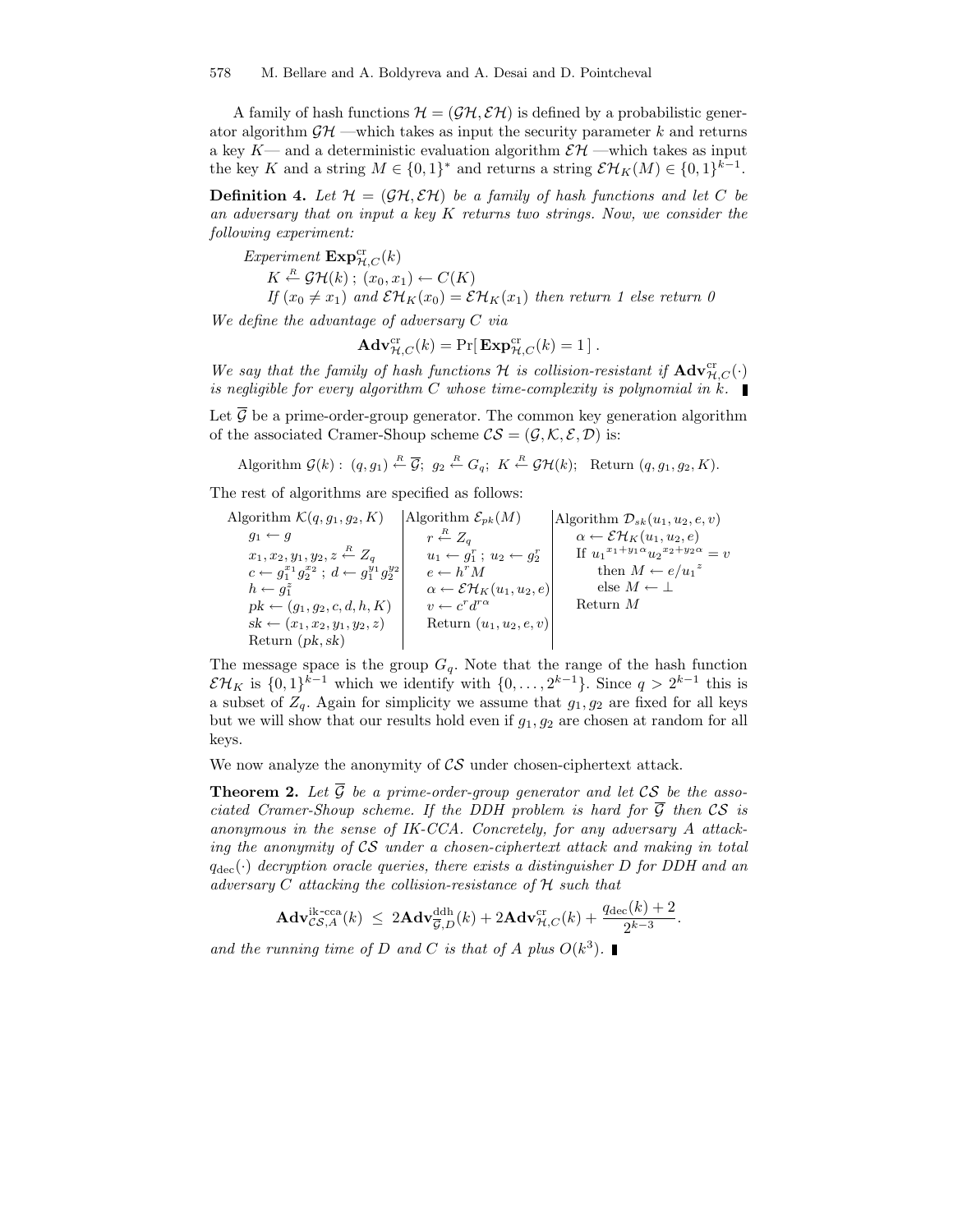The proof of the above is in the full version of this paper [2]. Note that security of the Cramer-Shoup scheme in the IE-CCA sense has been proven in [12] using a weaker assumption on the hash function  $H$  than the one we have here. They do not require that  $H$  be collision-resistant, as we do, but only that it be a universal one-way family of hash functions (UOWHF) [26]. We have at this time not determined if the scheme can also be proven secure in the IK-CCA sense assuming  $H$  to be a UOWHF.

# 4 Anonymity of RSA-based schemes

The attack on RSA mentioned in Section 1 implies that the RSA family of trapdoor permutations is not anonymous. This means that all traditional RSA-based encryption schemes are not anonymous. We provide several ways to implement anonymous RSA-based encryption. First we take a direct approach, specifying an anonymous RSA-OAEP variant based on repetition and proving it secure in the random oracle model. Then we show how to construct anonymous trapdoor permutation families based on RSA and derive anonymous RSA-based encryption schemes from them. In particular, the latter leads to anonymous encryption schemes whose proofs of security are in the standard rather than the random oracle model. We begin with a description of the RSA family of trapdoor permutations we will use in this section. See Section 2 for notions of security for families of trapdoor permutations.

Example 1. The specifications of the *standard RSA family* of trapdoor permutations  $\mathsf{RSA} = (K, S, E)$  are as follows. The key generation algorithm takes as input a security parameter  $k$  and picks random, distinct primes  $p, q$  in the range  $2^{k/2-1} < p, q < 2^{k/2}$ . (If k is odd, increment it by 1 before picking the primes.) It sets  $N = pq$ . It picks  $e, d \in Z^*_{\varphi(N)}$  such that  $ed \equiv 1 \pmod{\varphi(N)}$  where  $\varphi(N) = (p-1)(q-1)$ . The public key is N, e and the secret key is N, d. The sets  $\text{Dom}_{\textsf{RSA}}(N, e)$  and  $\text{Rng}_{\textsf{RSA}}(N, e)$  are both equal to  $Z_N^*$ . The evaluation algorithm is  $E_{N,e}(x) = x^e \mod N$  and the inversion algorithm is  $I_{N,d}(y) = y^d \mod N$ . The sampling algorithm returns a random point in  $Z_N^*$ .

The anonymity attack on RSA carries over to most encryption schemes based on it, including the most popular one, RSA-OAEP. We next describe a variant of RSA-OAEP that preserves its data-privacy properties but is in addition anonymous.

#### 4.1 Anonymous variant of RSA-OAEP

The original scheme and our variant are described in the random-oracle (RO) model [7]. All the notions of security, defined earlier, can be "lifted" to the RO setting in a straightforward manner. To modify the definitions, begin the experiment defining advantage by choosing random functions  $G$  and  $H$ , each from the set of all functions from some appropriate domain to appropriate range.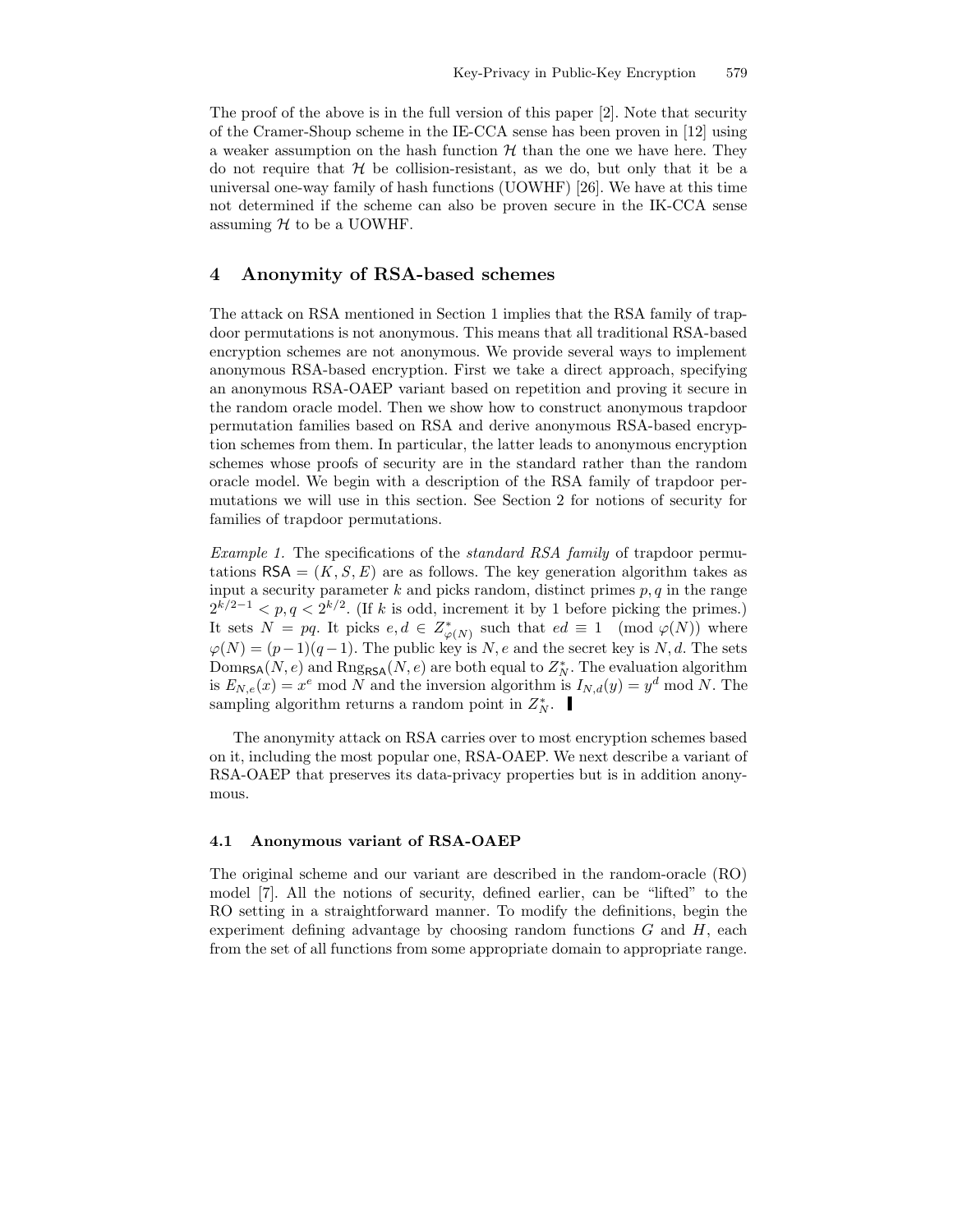Then provide a G-oracle and H-oracle to the adversaries, and allow that  $\mathcal{E}_{pk}$  and  $\mathcal{D}_{sk}$  may depend on G and H (which we write as  $\mathcal{E}_{pk}^{G,H}$  and  $\mathcal{D}_{sk}^{G,H}$ ).

The idea behind our variant is to repeat the standard encryption procedure under RSA-OAEP, until the ciphertext falls in some "safe" range. We refer to our scheme as RSA-RAEP (for repeated asymmetric encryption with padding). More concretely, for  $\mathsf{RSA} = (K, S, E)$ , our scheme  $\mathsf{RSA}\text{-}\mathsf{RA}\text{-}\mathsf{RP} = (\mathcal{G}, \mathcal{K}, \mathcal{E}, \mathcal{D})$  is as follows. The common key generator algorithm  $G$  takes a security parameter  $k$ and returns parameters k,  $k_0$  and  $k_1$  such that  $k_0(k) + k_1(k) < k$  for all  $k > 1$ . This defines an associated plaintext-length function  $n(k) = k - k_0(k) - k_1(k)$ . The key generation algorithm K takes  $k, k_0, k_1$  and runs the key-generation algorithm of the RSA family, namely K on k to get a public key  $(N, e)$  and secret key  $(N, d)$ (see Example 1). The public key for the scheme pk is  $(N, e), k, k_0, k_1$  and the secret key sk is  $(N, d), k, k_0, k_1$ . The other algorithms are depicted below. The oracles G and H which  $\mathcal{E}_{pk}$  and  $\mathcal{D}_{sk}$  reference below map bit strings as follows:  $G: \{0,1\}^{k_0} \mapsto \{0,1\}^{n+k_1}$  and  $H: \{0,1\}^{n+k_1} \mapsto \{0,1\}^{k_0}$ .

Algorithm  $\mathcal{E}_{pk}^{G,H}(x)$  $ctr = -1$ Repeat  $ctr \leftarrow 1$  $r \stackrel{R}{\leftarrow} \{0,1\}^{k_0}$  $s \leftarrow (x||0^{k_1}) \oplus G(r)$  $t \leftarrow r \oplus H(s)$  $v \leftarrow (s||t)^e \mod N$ Until  $(v < 2^{k-2}) \vee (ctr = k_1)$ If  $ctr = k_1$  then  $y \leftarrow 1||0^{k_0 + k_1}||x$ Else  $y \leftarrow 0||v$ Return y Algorithm  $\mathcal{D}_{sk}^{G,H}(y)$ Parse y as  $b||v$  where b is a bit If  $b = 1$  then parse v as  $w||x$  where  $|x| = n$ If  $w = 0^{k_0 + k_1}$  then  $z \leftarrow x$ Else (if  $w \neq 0^{k_0+k_1}$ )  $z \leftarrow \perp$ Else (if  $b = 0$ )  $(s||t) \leftarrow v^d \mod N$  where:  $|s| = k_1 + n$  and  $|t| = k_0$  $r \leftarrow t \oplus H(s)$  $(x||p) \leftarrow s \oplus G(r)$  where:  $|x| = n$  and  $|p| = k_1$ If  $p = 0^{k_1}$  then  $z \leftarrow x$ Else  $z \leftarrow \perp$ Return z

Note that the valid ciphertexts under RSA-OAEP are (uniformly) distributed in  $Rng_{\text{RSA}}(N, e)$ , which is  $Z_N^*$ . Under RSA-RAEP, valid ciphertexts take the form  $0||v$  where  $v \in (Z_N^* \cap [1, 2^{k-2}])$ . The expected running time of this scheme is approximately twice that of RSA-OAEP (and  $k_1$  times more, in the worst case). The ciphertext is longer by one bit. However, unlike RSA-OAEP, this scheme turns out to be IK-CCA secure. The (data-privacy) security of RSA-OAEP under CCA has already been established [18]. It is not hard to see that this result holds for RSA-RAEP as well. We omit the (simple) proof of this, noting only that the security (relative to RSA-OAEP) degrades roughly by the probability that after  $k_1$  repetitions, the ciphertext was still not in the desired range (and consequently, the plaintext had to be sent in the clear). Given this, we turn to determining its security in the IK-CCA sense. We show that if the RSA family of trapdoor permutations is partial one-way then RSA-RAEP is anonymous.

Theorem 3. If the RSA family of trapdoor permutations is partial one-way then  $\Pi = RSA-RAEP$  is anonymous. Concretely, for any adversary A attacking the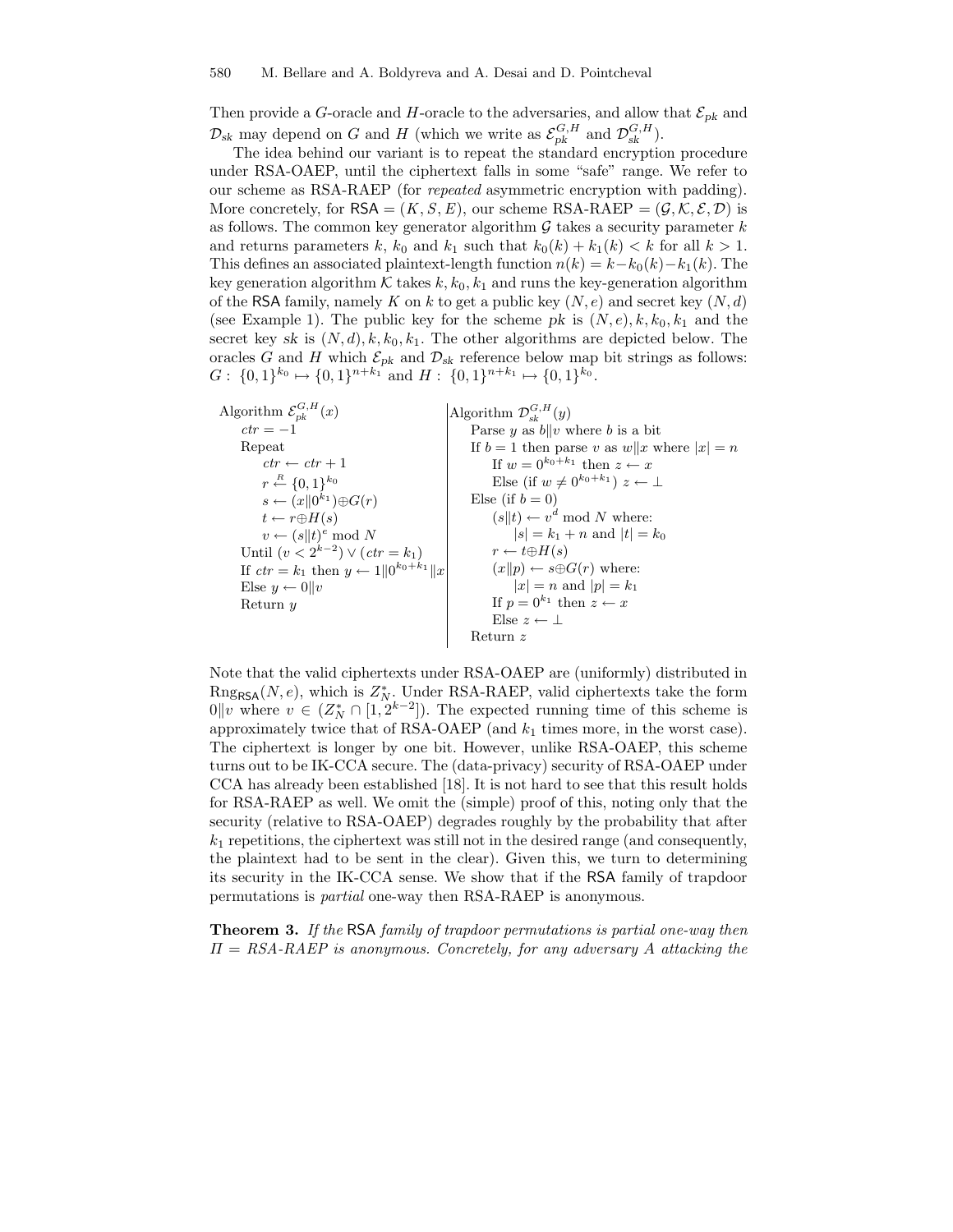anonymity of  $\Pi$  under a chosen-ciphertext attack, and making at most  $q_{\text{dec}}$  decryption oracle queries,  $q_{gen}$  G-oracle queries and  $q_{hash}$  H-oracle queries, there exists a  $\theta$ -partial inverting adversary  $M_A$  for the RSA family, such that for any  $k, k_0(k), k_1(k)$  and  $\theta = \frac{k - k_0(k)}{k}$ ,

$$
\mathbf{Adv}_{\Pi,A}^{\mathrm{ik}\text{-}\mathrm{cca}}(k) \leq 32q_{\mathrm{hash}} \cdot ((1 - \epsilon_1) \cdot (1 - \epsilon_2) \cdot (1 - \epsilon_3))^{-1} \cdot \mathbf{Adv}_{\mathrm{RSA},\mathit{MA}}^{\theta\text{-}\mathrm{pow}\text{-}\mathrm{frac}}(k) +
$$
  

$$
q_{\mathrm{gen}} \cdot (1 - \epsilon_3)^{-1} \cdot 2^{-k+2}
$$

where

$$
\epsilon_1 = 4 \cdot \left(\frac{3}{4}\right)^{k/2 - 1}; \qquad \epsilon_2 = \frac{1}{2^{k/2 - 3} - 1};
$$
  

$$
\epsilon_3 = \frac{2q_{\text{gen}} + q_{\text{dec}} + 2q_{\text{gen}}q_{\text{dec}}}{2^{k_0}} + \frac{2q_{\text{dec}}}{2^{k_1}} + \frac{2q_{\text{hash}}}{2^{k - k_0}},
$$

and the running time of  $M_A$  is that of A plus  $q_{gen} \cdot q_{hash} \cdot O(k^3)$ .

The proof of the above is in the full version of this paper [2]. Note that for typical parameters  $k_0(k)$ ,  $k_1(k)$ , and number of allowed queries  $q_{gen}$ ,  $q_{hash}$  and  $q_{\text{dec}}$ , the values of  $\epsilon_1, \epsilon_2$  and  $\epsilon_3$  are very small. This means that if there exists an adversary that is successful in breaking RSA-RAEP in the IK-CCA sense, then there exists a partial inverting adversary for the RSA family of trapdoor permutations that has a comparable advantage and running time.

The  $\theta$ -partial one-wayness of RSA has been shown to be equivalent to the one-wayness of RSA, for  $\theta > 0.5$  [18]. In RSA-RAEP (as also in RSA-OAEP) this is usually the case. (In general, the equivalence holds if any constant fraction of the most significant bits of the pre-image can be recovered, but the reduction is proportionately weaker [18].) Using this and Theorem 3 we are able to prove the security of RSA-RAEP in the IK-CCA sense assuming RSA to be one-way. A theorem to this effect, with concrete bounds, can be found in the full version of this paper [2].

#### 4.2 Encryption with anonymous trapdoor permutations

Given that the standard RSA family is not anonymous, we seek families that are. We describe some simple RSA-derived anonymous families.

**Construction 1** We define a family  $F = (K, S, E)$  as follows. The key generation algorithm is the same as in the standard RSA family of Example 1. Let  $(N, e)$  be a public key and k the corresponding security parameter. We set  $\text{Dom}_F(N, e) = \text{Rng}_F(N, e) = \{0, 1\}^k$ . Viewing  $Z_N^*$  as a subset of  $\{0, 1\}^k$  we define

$$
E_{N,e}(x) = \begin{cases} x^e \bmod N & \text{if } x \in Z_N^* \\ x & \text{otherwise} \end{cases}
$$

for any  $x \in \{0,1\}^k$ . This is a permutation on  $\{0,1\}^k$ . The sampling algorithm S on input  $N$ , e simply returns a random k-bit string. It is easy to see that this family is trapdoor.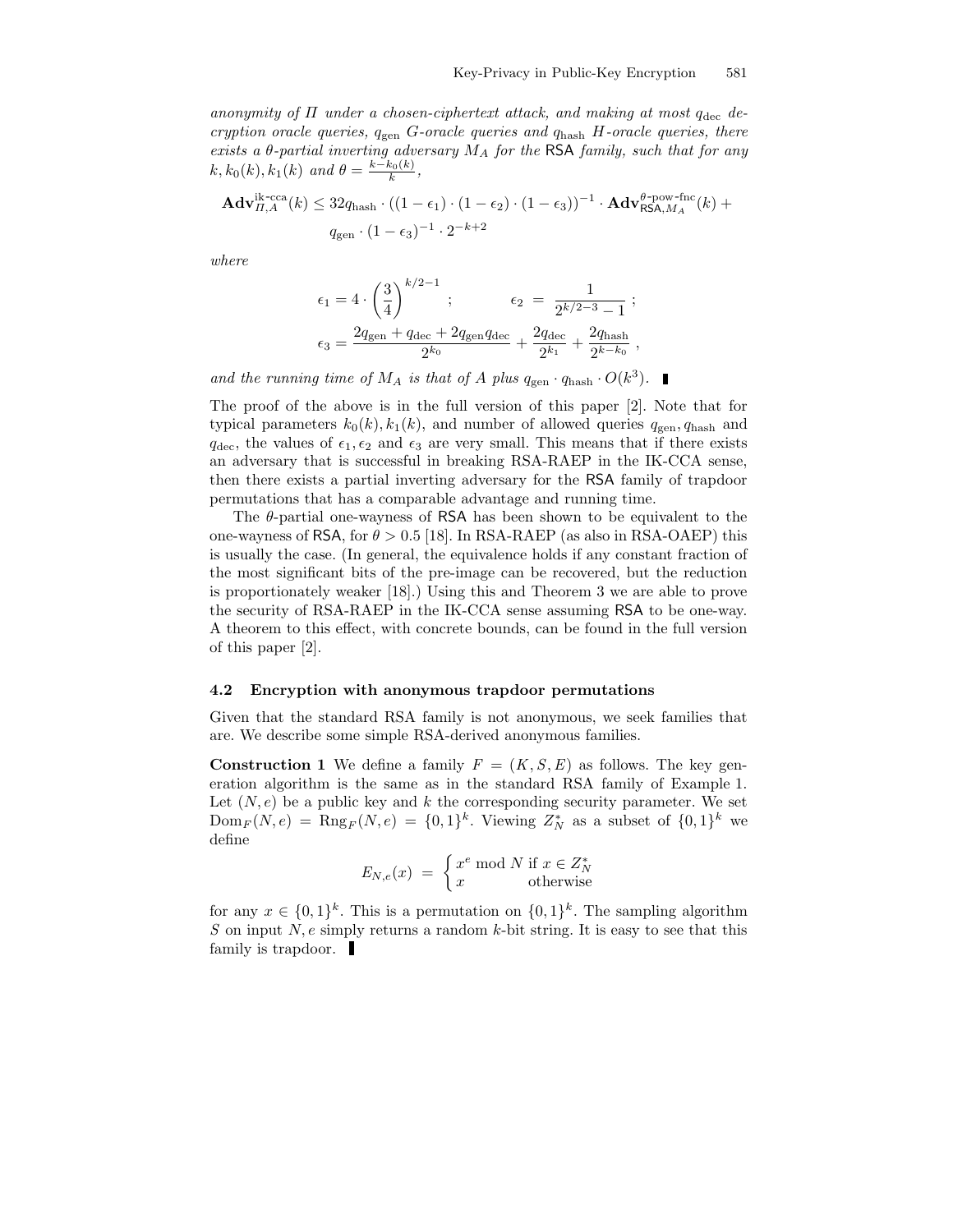As we will see, the family  $F$  is perfectly anonymous. But it is not one-way. However, it is weakly one-way. (Meaning, for every polynomial-time adversary B, there is a polynomial  $\beta(\cdot)$  such that  $\mathbf{Adv}_{F,B}^{1\text{-pow-fnc}}(k) \leq 1 - 1/\beta(k)$  for all sufficiently large  $k$ .) Thus, standard transformations of weak to strong one-way functions (cf. [19, Section 2.3]) can be applied. Most of these preserve anonymity. To be concrete, let us use one.

**Construction 2** Let  $\overline{F} = (K, \overline{S}, \overline{E})$  be obtained from F of Construction 1 by Yao's cross-product construction [34]. In detail, the key-generation algorithm is unchanged and for any key  $N, e$  we set  $\text{Dom}_{\overline{F}}(N, e) = \text{Rng}_{\overline{F}}(N, e) =$  ${0,1}^k$ <sup>2</sup>. Parsing a point from this domain as a sequence of k-bit strings we set  $E_{N,e}(x_1,\ldots,x_k)=(E_{N,e}(x_1),\ldots,E_{N,e}(x_k)).$  The sampling algorithm is obvious and it is easy to see the family is trapdoor.  $\blacksquare$ 

**Proposition 1.** The family  $\overline{F}$  of Construction 2 is a perfectly anonymous family of trapdoor, one-way permutations, under the assumption that the standard RSA family is one-way.

The proof of one-wayness is a direct consequence of the known results on the security of the cross-product construction. (A proof of Yao's result can be found in [19, Section 2.3].) The anonymity is easy to see. Regardless of the key, the adversary simply gets a random string of length  $k^2$ , and can have no advantage in determining the key based on it.

The drawback of the construction is that the cross product construction is costly, increasing both the computational and the space requirements. There are alternative amplification methods that are better and in particular do not increase space requirements, but we know of none that do not increase the computational cost.

Standard methods of trapdoor permutation based encryption yield anonymous schemes provided the underlying trapdoor permutation is anonymous. This means any encryption method based on hardcore bits [21].

These methods lead to appreciable losses of concrete security, which is why we do not state concrete security versions of the results.

# Acknowledgements

The UCSD authors are supported in part by Bellare's 1996 Packard Foundation Fellowship in Science and Engineering.

### References

1. M. Abadi and P. Rogaway, "Reconciling two views of cryptography (The computational soundness of formal encryption)," Proceedings of the First IFIP International Conference on Theoretical Computer Science, LNCS Vol. 1872, Springer-Verlag, 2000.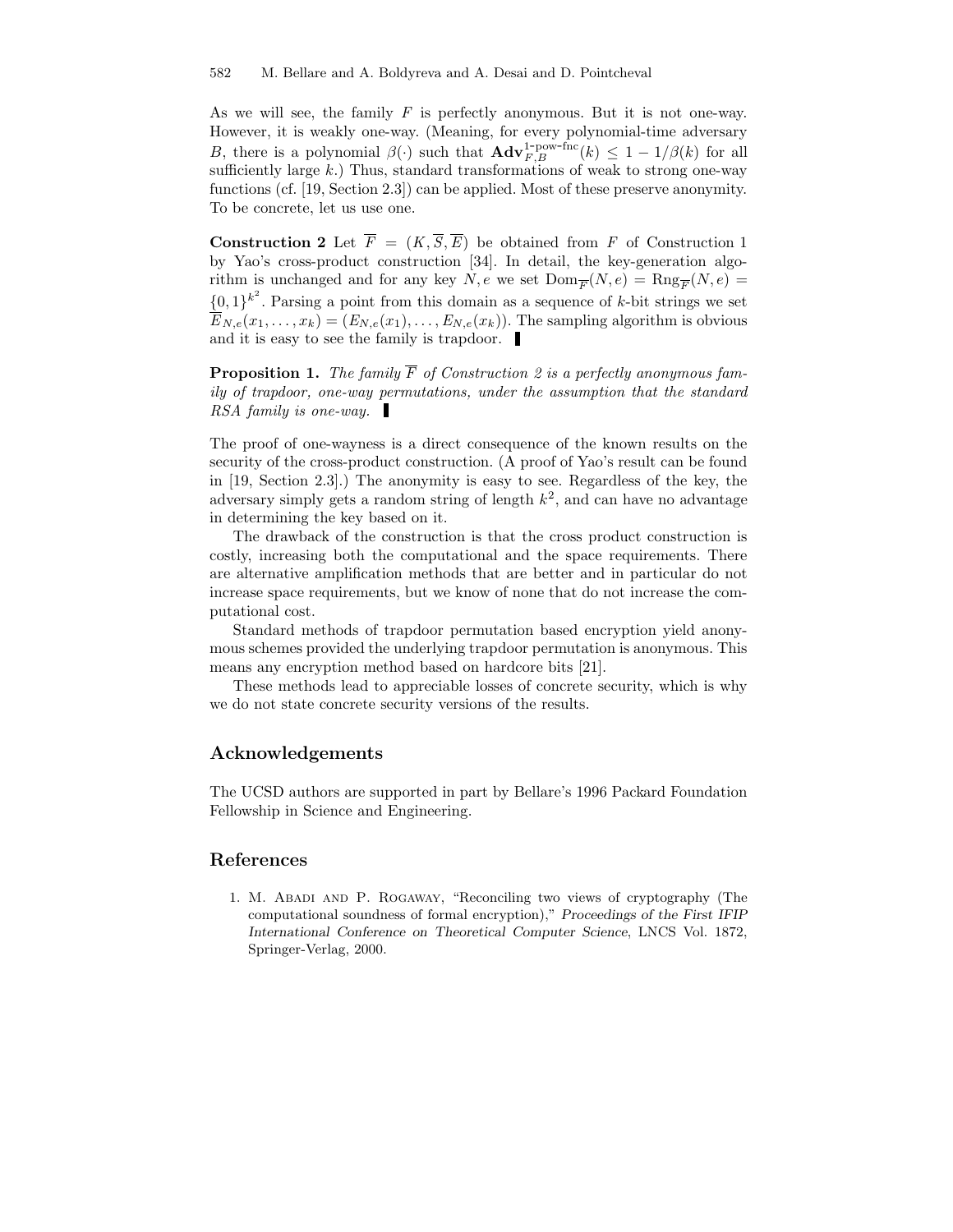- 2. M. Bellare, A. Boldyreva, A. Desai and D. Pointcheval, "Key-privacy in public-key encryption," Full version of this paper, available via http://www-cse. ucsd.edu/users/mihir/.
- 3. M. Bellare, A. Boldyreva and S. Micali, "Public-key encryption in a multiuser setting: security proofs and improvements," Advances in Cryptology –  $EU$ -ROCRYPT '00, LNCS Vol. 1807, B. Preneel ed., Springer-Verlag, 2000.
- 4. M. Bellare, A. Desai, E. Jokipii and P. Rogaway, "A concrete security treatment of symmetric encryption ," Proceedings of the 38th Symposium on Foundations of Computer Science, IEEE, 1997.
- 5. M. Bellare, A. Desai, D. Pointcheval and P. Rogaway, "Relations among notions of security for public-key encryption schemes," Advances in Cryptology – CRYPTO '98, LNCS Vol. 1462, H. Krawczyk ed., Springer-Verlag, 1998.
- 6. M. Bellare, J. Kilian and P. Rogaway, "The security of the cipher block chaining message authentication code," Advances in Cryptology – CRYPTO '94, LNCS Vol. 839, Y. Desmedt ed., Springer-Verlag, 1994.
- 7. M. Bellare and P. Rogaway, Random oracles are practical: a paradigm for designing efficient protocols. First ACM Conference on Computer and Communications Security, ACM, 1993.
- 8. M. Bellare and P. Rogaway, "Optimal asymmetric encryption How to encrypt with RSA," Advances in Cryptology – EUROCRYPT '95, LNCS Vol. 921, L. Guillou and J. Quisquater ed., Springer-Verlag, 1995.
- 9. M. BLUM AND S. GOLDWASSER, "An efficient probabilistic public-key encryption scheme which hides all partial information," Advances in Cryptology – CRYPTO '84, LNCS Vol. 196, R. Blakely ed., Springer-Verlag, 1984.
- 10. J. Camenisch and A. Lysyanskaya, "Efficient non-transferable anonymous multi-show credential system with optional anonymity revocation," Advances in Cryptology – EUROCRYPT '01, LNCS Vol. 2045, B. Pfitzmann ed., Springer-Verlag, 2001.
- 11. D. Coppersmith, "Finding a small root of a bivariate integer equation; factoring with high bits known," Advances in Cryptology – EUROCRYPT '96, LNCS Vol. 1070, U. Maurer ed., Springer-Verlag, 1996.
- 12. R. Cramer and V. Shoup, "A practical public key cryptosystem provably secure against adaptive chosen ciphertext attack," Advances in Cryptology – CRYPTO '98, LNCS Vol. 1462, H. Krawczyk ed., Springer-Verlag, 1998.
- 13. A. Desai, "The security of all-or-nothing encryption: protecting against exhaustive key search," Advances in Cryptology – CRYPTO '00, LNCS Vol. 1880, M. Bellare ed., Springer-Verlag, 2000.
- 14. Y. DESMEDT, "Securing traceability of ciphertexts: Towards a secure software escrow scheme," Advances in Cryptology – EUROCRYPT '95, LNCS Vol. 921, L. Guillou and J. Quisquater ed., Springer-Verlag, 1995.
- 15. D. Dolev, C. Dwork and M. Naor, "Non-malleable cryptography," SIAM J. on Computing, Vol. 30, No. 2, 2000, pp. 391–437.
- 16. T. ElGamal, "A public key cryptosystem and signature scheme based on discrete logarithms," IEEE Transactions on Information Theory, vol 31, 1985, pp. 469–472.
- 17. M. Fischlin, "Pseudorandom Function Tribe Ensembles based on one-way permutations: Improvements and applications," Advances in Cryptology – EURO-CRYPT '99, LNCS Vol. 1592, J. Stern ed., Springer-Verlag, 1999.
- 18. E. Fujisaki, T. Okamoto, D. Pointcheval and J. Stern, "RSA-OAEP is Secure under the RSA Assumption," Advances in Cryptology – CRYPTO '01, LNCS Vol. 2139, J. Kilian ed., Springer-Verlag, 2001.